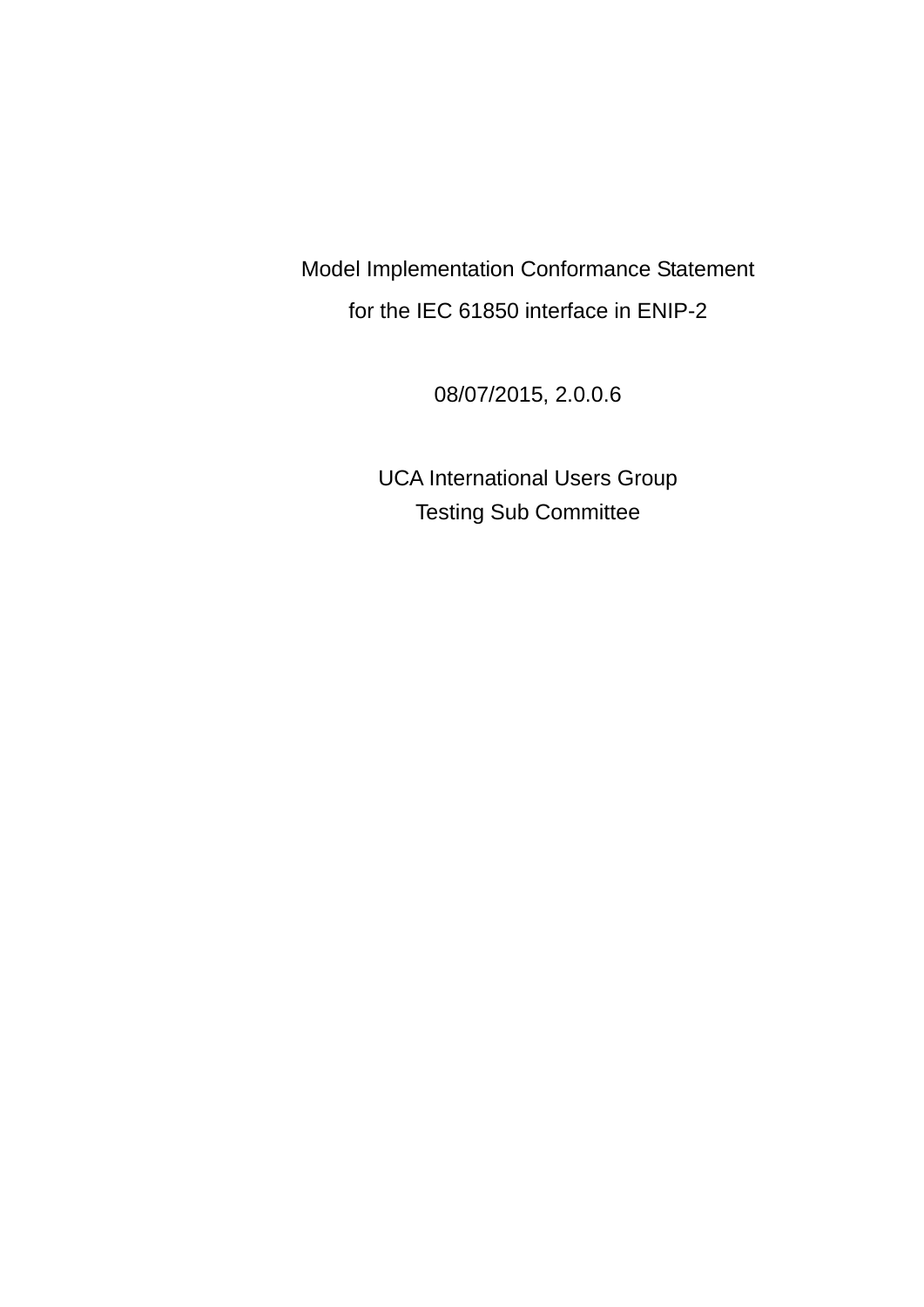# **INDEX**

| 1.      |                                                                 |  |
|---------|-----------------------------------------------------------------|--|
| 2.      |                                                                 |  |
| 3.      |                                                                 |  |
|         |                                                                 |  |
| 1.1.1.  |                                                                 |  |
| 1.1.2.  |                                                                 |  |
| 1.1.3.  |                                                                 |  |
| 1.1.4.  |                                                                 |  |
| 1.1.5.  |                                                                 |  |
| 1.1.6.  |                                                                 |  |
| 1.1.7.  |                                                                 |  |
| 1.1.8.  |                                                                 |  |
| 1.1.9.  |                                                                 |  |
| 1.1.10. |                                                                 |  |
| 4.      |                                                                 |  |
|         |                                                                 |  |
| 1.1.1.  | INC_1_Mod - Controllable integer status (INC)  16               |  |
| 1.1.2.  | INC_1_Mod_LLN0 - Controllable integer status (INC)  17          |  |
| 1.1.3.  |                                                                 |  |
| 1.1.4.  |                                                                 |  |
| 1.1.5.  |                                                                 |  |
| 1.1.6.  |                                                                 |  |
| 1.1.7.  |                                                                 |  |
| 1.1.8.  |                                                                 |  |
| 1.1.9.  |                                                                 |  |
| 1.1.10. |                                                                 |  |
| 1.1.11. | LPL_2_NamPlt - Logical node name plate (LPL) 20                 |  |
| 1.1.12. |                                                                 |  |
| 1.1.13. |                                                                 |  |
| 1.1.14. |                                                                 |  |
| 1.1.15. |                                                                 |  |
| 1.1.16. |                                                                 |  |
| 1.1.17. |                                                                 |  |
| 1.1.18. |                                                                 |  |
| 1.1.19. | DPC_2_Pos - Controllable double point (DPC)  24                 |  |
| 1.1.20. | BCR_1_Energy - Binary counter reading (BCR) 24                  |  |
| 1.1.21. |                                                                 |  |
| 1.1.22. |                                                                 |  |
| 1.1.23. | DEL_1 - Phase to phase related measured values of a three phase |  |
|         |                                                                 |  |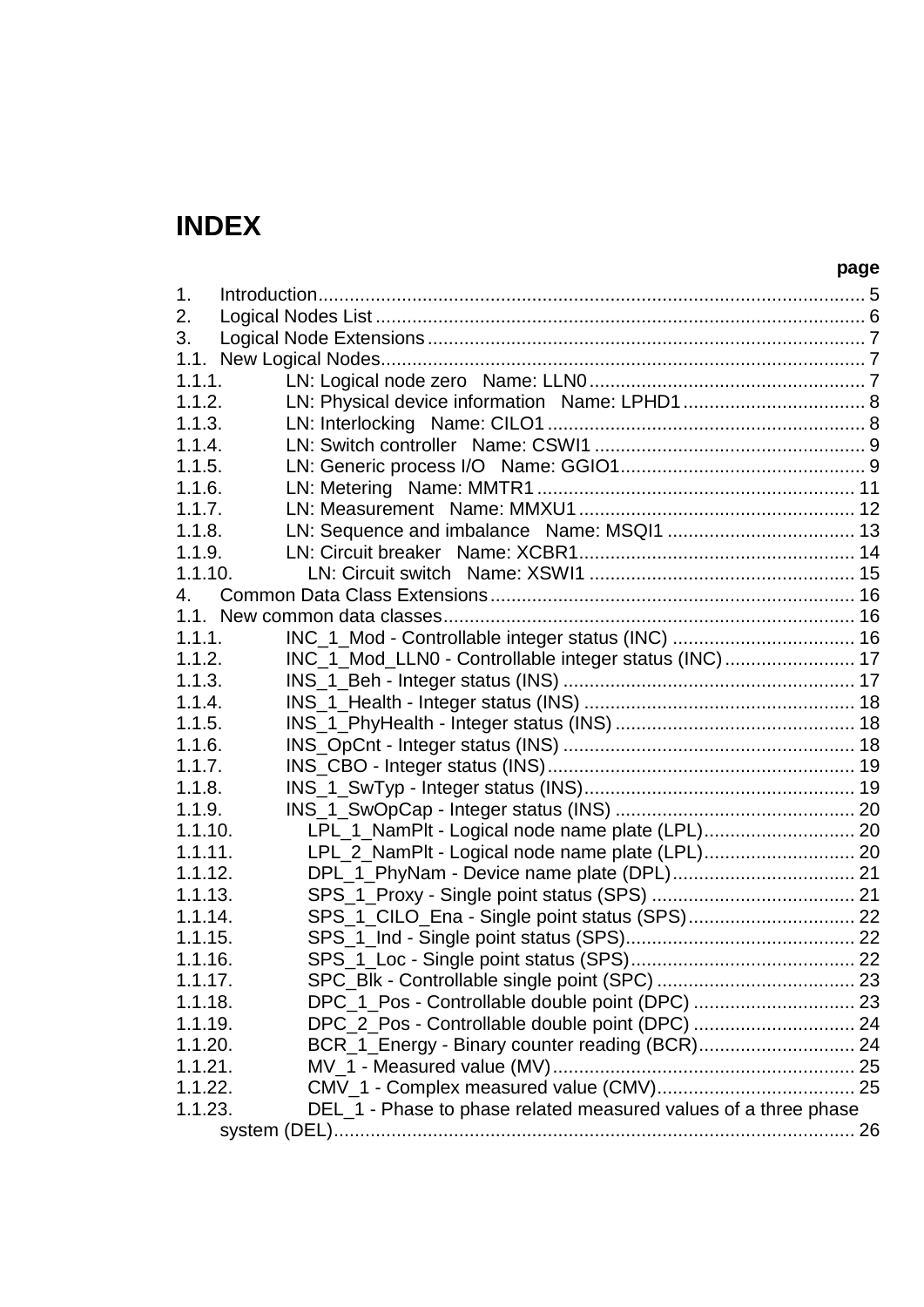|         | 1.1.24. WYE_1_ABCN - Phase to ground related measured values of a three |  |
|---------|-------------------------------------------------------------------------|--|
|         |                                                                         |  |
| 1.1.25. | WYE_1_ABC - Phase to ground related measured values of a three          |  |
|         |                                                                         |  |
| 1.1.26. |                                                                         |  |
| 1.1.27. |                                                                         |  |
|         |                                                                         |  |
|         |                                                                         |  |
|         |                                                                         |  |
|         |                                                                         |  |
|         |                                                                         |  |
|         |                                                                         |  |
|         |                                                                         |  |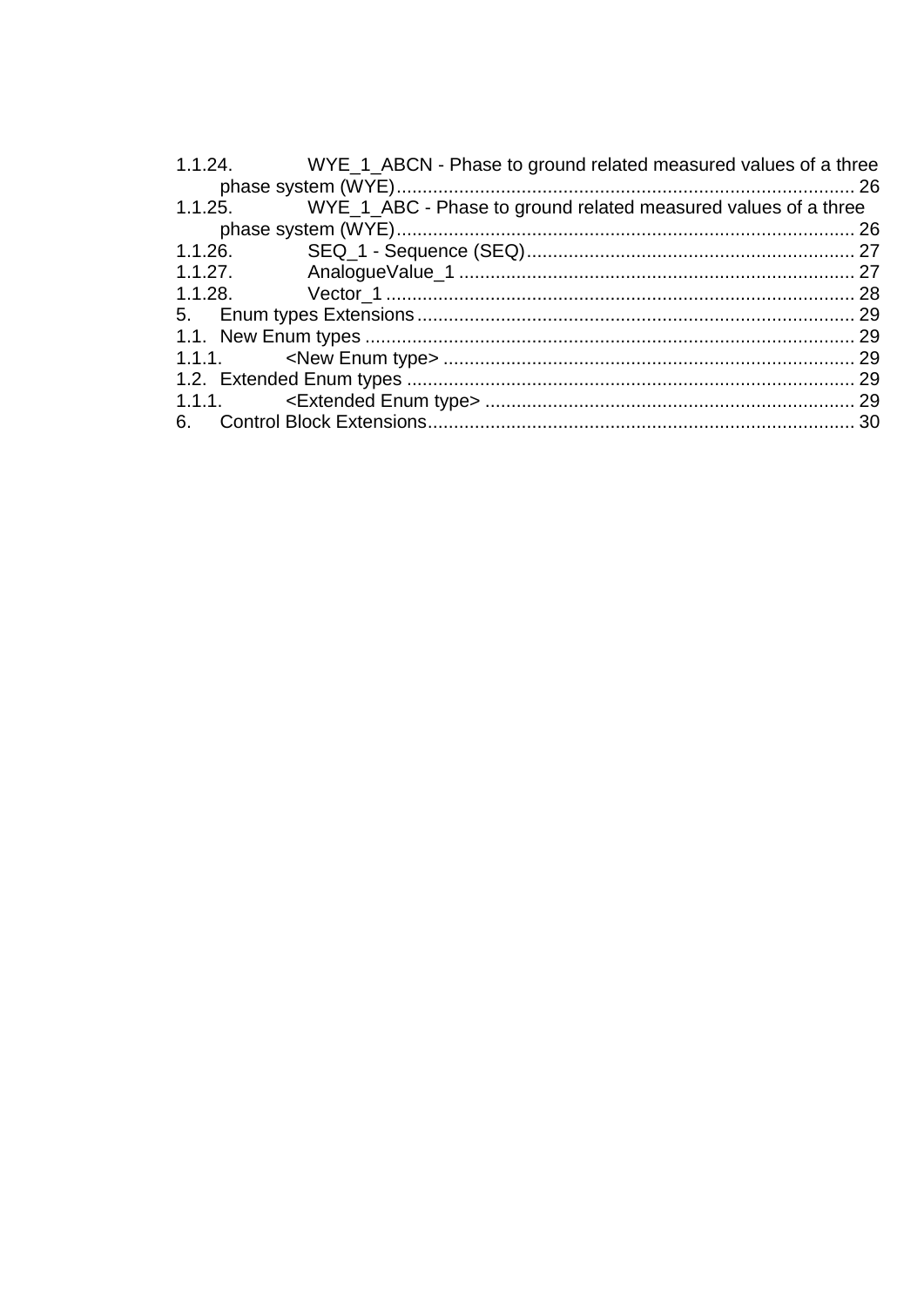# **1. Introduction**

This model implementation conformance statement is applicable for <ENIP-2>, with firmware 2.0.0.6:

This MICS document specifies the modelling extensions compared to IEC 61850 edition 1. For the exact details on the standardized model please compare the ICD substation configuration file: "ENIP-2.icd", version 2.0.0.6.

Clause 2 contains the list of implemented logical nodes. Clause 3 describes the new and extended logical nodes. Clause 4 describes the new and extended common data classes (if any). Clause 5 describes the new and extended enum types. Clause 6 describes any other extensions.

<note - remove the non-applicable clauses>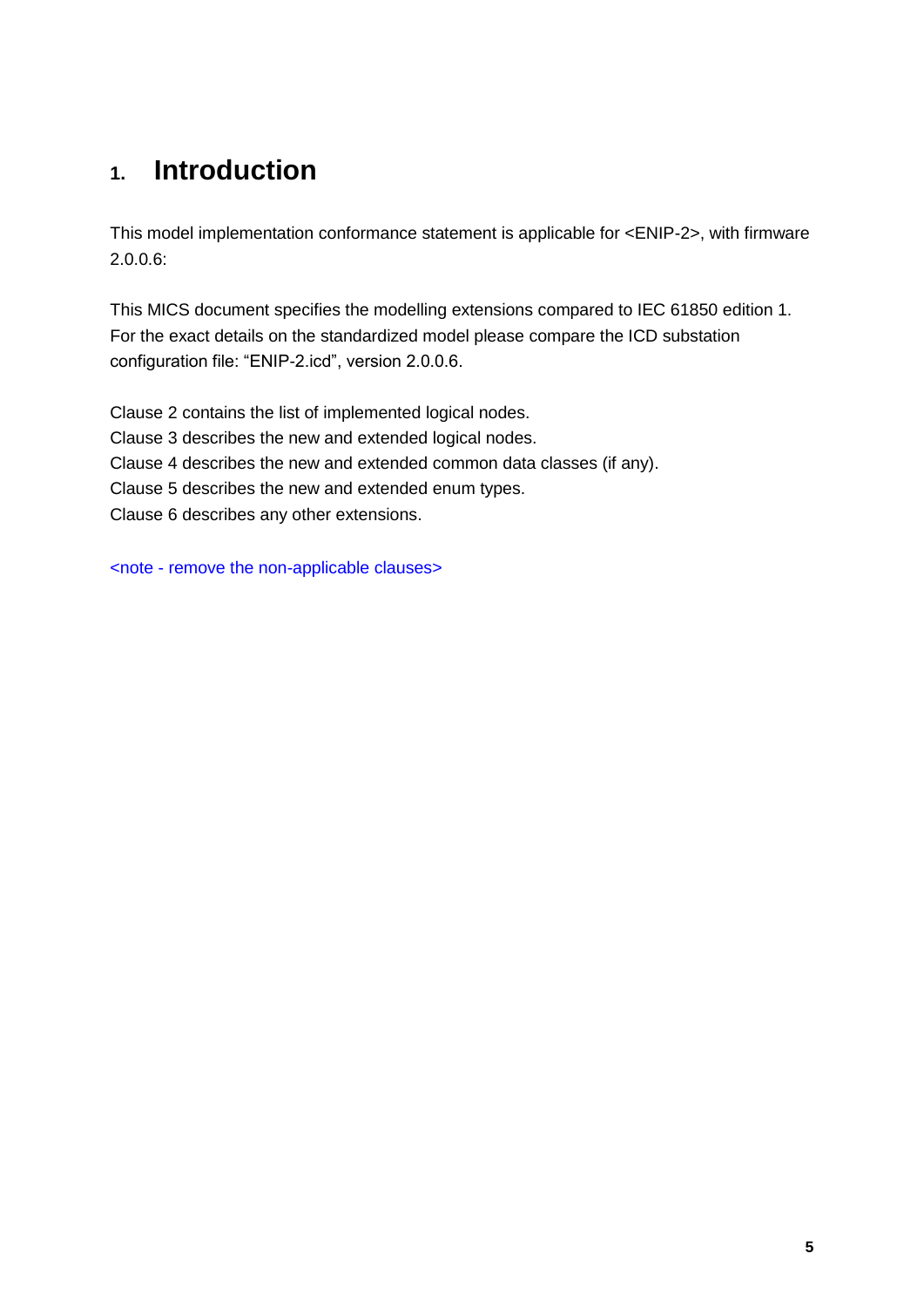# **2. Logical Nodes List**

The following table contains the list of logical nodes implemented in the device:

| L: System Logical Nodes                        |
|------------------------------------------------|
| <b>LPHD</b> (Physical device information)      |
| LLNO (Logical node zero)                       |
| <b>C: Logical Nodes for control</b>            |
| <b>CSWI</b> (Switch Controller)                |
| <b>CILO</b> (Interlocking)                     |
| <b>G: Logical Nodes for generic references</b> |
| <b>GGIO</b> (Generic process I/O)              |
| M: Logical Nodes for metering and measurement  |
| <b>MMTR</b> (Metering)                         |
| <b>MMXU</b> (Measurement)                      |
| <b>MSQI</b> (Sequence and Imbalance)           |
| X: Logical Nodes for switchgear                |
| <b>XCBR</b> (Circuit breaker)                  |
| <b>XSWI</b> (Switch)                           |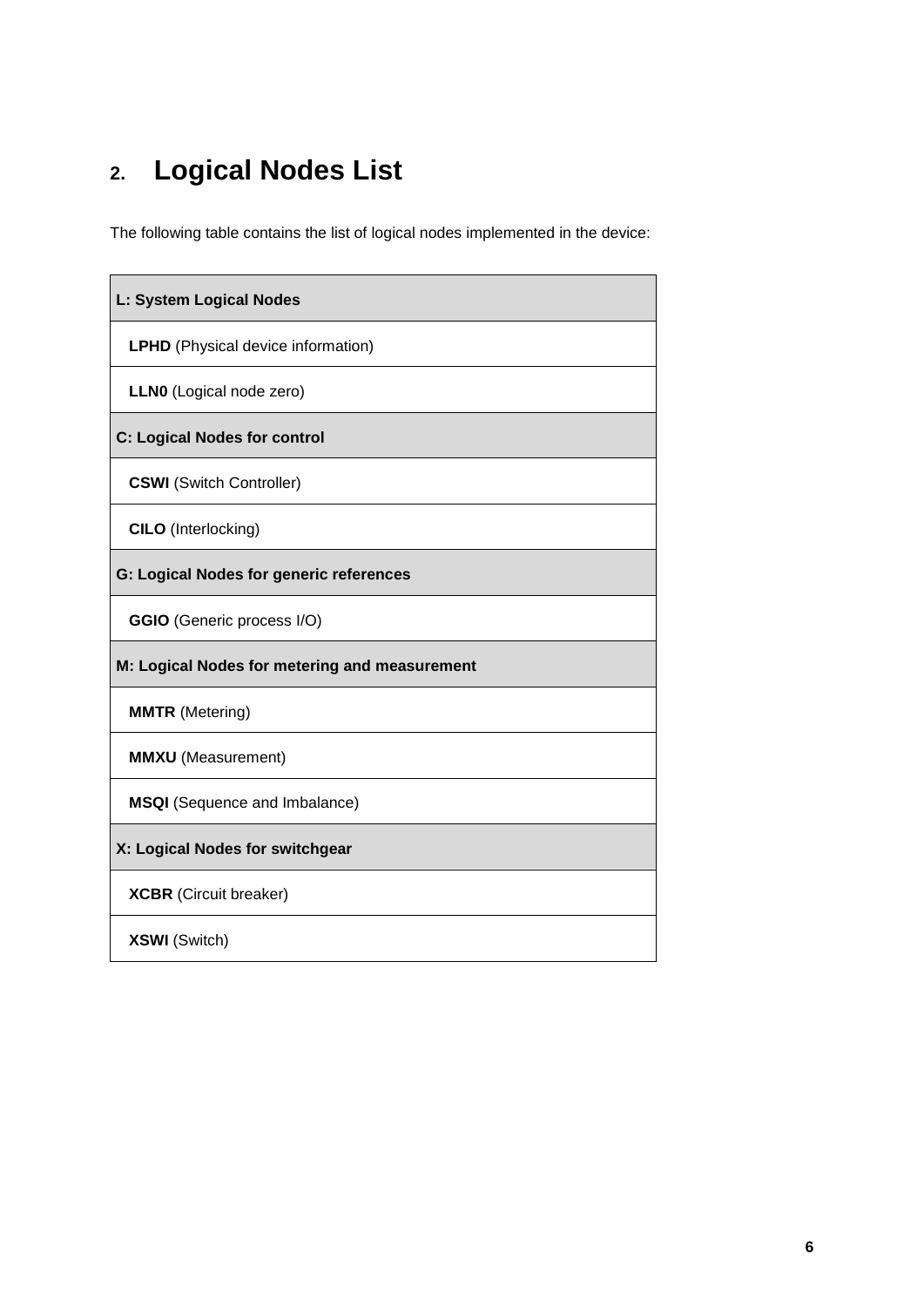# **3. Logical Node Extensions**

The following table use

- M : Data is mandatory in the IEC-61850-7-4.
- O: Data is optional in the IEC-61850-7-4 and is used in the device.
- E: Data is an extension to the IEC-61850-7-4.

# **1.1. New Logical Nodes**

New logical nodes have the lnNs attribute in the Name plate. The value of lnNs is a reference to the MICS document.

|  | 1.1.1. LN: Logical node zero Name: LLN0 |  |
|--|-----------------------------------------|--|
|  |                                         |  |

| <b>LLNO class</b>               |                                 |                    |       |                |  |  |
|---------------------------------|---------------------------------|--------------------|-------|----------------|--|--|
| <b>Attribute</b><br><b>Name</b> | <b>Attribute</b><br><b>Type</b> | <b>Explanation</b> | M/O/E | <b>Remarks</b> |  |  |
| LLN <sub>0</sub>                |                                 | Logical node zero  |       |                |  |  |
| <b>Data</b>                     |                                 |                    |       |                |  |  |
| Mod                             | INC_1_Mod_LLN<br>0              | Mode               | M     |                |  |  |
| Beh                             | INS_1_Beh                       | Behaviour          | M     |                |  |  |
| Health                          | INS_1_Health                    | Health             | M     |                |  |  |
| <b>NamPlt</b>                   | LPL_2_NamPlt                    | Name plate         | M     |                |  |  |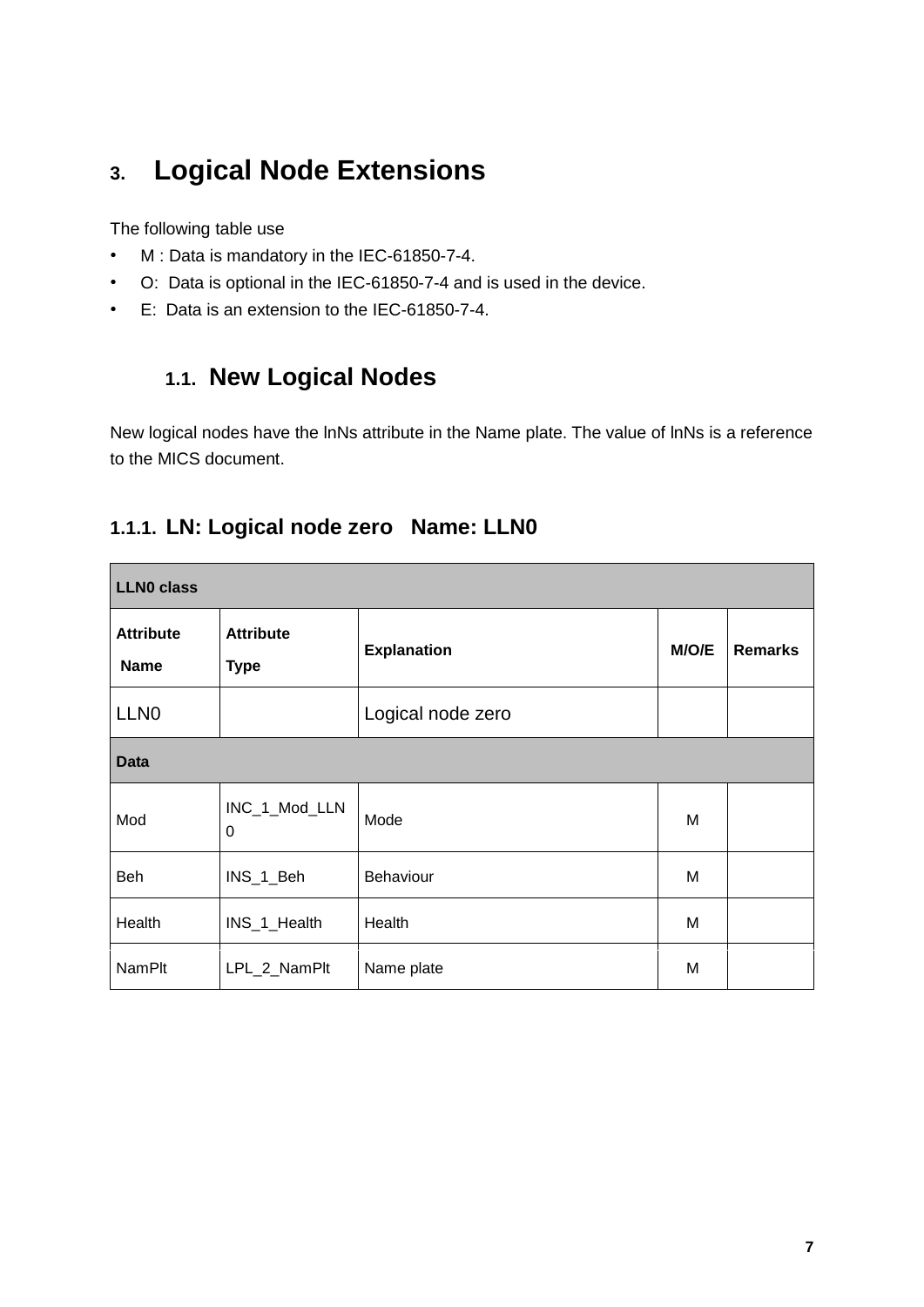| <b>LPHD class</b>               |                                 |                                 |       |                |  |
|---------------------------------|---------------------------------|---------------------------------|-------|----------------|--|
| <b>Attribute</b><br><b>Name</b> | <b>Attribute</b><br><b>Type</b> | <b>Explanation</b>              | M/O/E | <b>Remarks</b> |  |
| <b>LPHD</b>                     |                                 | Physical device information     |       |                |  |
| Data                            |                                 |                                 |       |                |  |
| PhyNam                          | DPL_1_PhyNam                    | Physical device name plate      | M     |                |  |
| PhyHealth                       | INS_1_PhyHealth                 | Physical device health          | M     |                |  |
| Proxy                           | SPS_1_Proxy                     | Indicates if this LN is a proxy | M     |                |  |

# **1.1.2. LN: Physical device information Name: LPHD1**

### **1.1.3. LN: Interlocking Name: CILO1**

| <b>CILO</b> class               |                                 |                     |       |                |  |
|---------------------------------|---------------------------------|---------------------|-------|----------------|--|
| <b>Attribute</b><br><b>Name</b> | <b>Attribute</b><br><b>Type</b> | <b>Explanation</b>  | M/O/E | <b>Remarks</b> |  |
| <b>CILO</b>                     |                                 | Interlocking        |       |                |  |
| <b>Data</b>                     |                                 |                     |       |                |  |
| Mod                             | INC_1_Mod                       | Mode                | м     |                |  |
| Beh                             | INS_1_Beh                       | Behaviour           | M     |                |  |
| Health                          | INS_1_Health                    | Health              | M     |                |  |
| <b>NamPlt</b>                   | LPL_1_NamPlt                    | Name plate          | M     |                |  |
| EnaOpn                          | SPS_1_CILO_Ena                  | Enable Open         | M     |                |  |
| EnaCls                          | SPS_1_CILO_Ena                  | <b>Enable Close</b> | M     |                |  |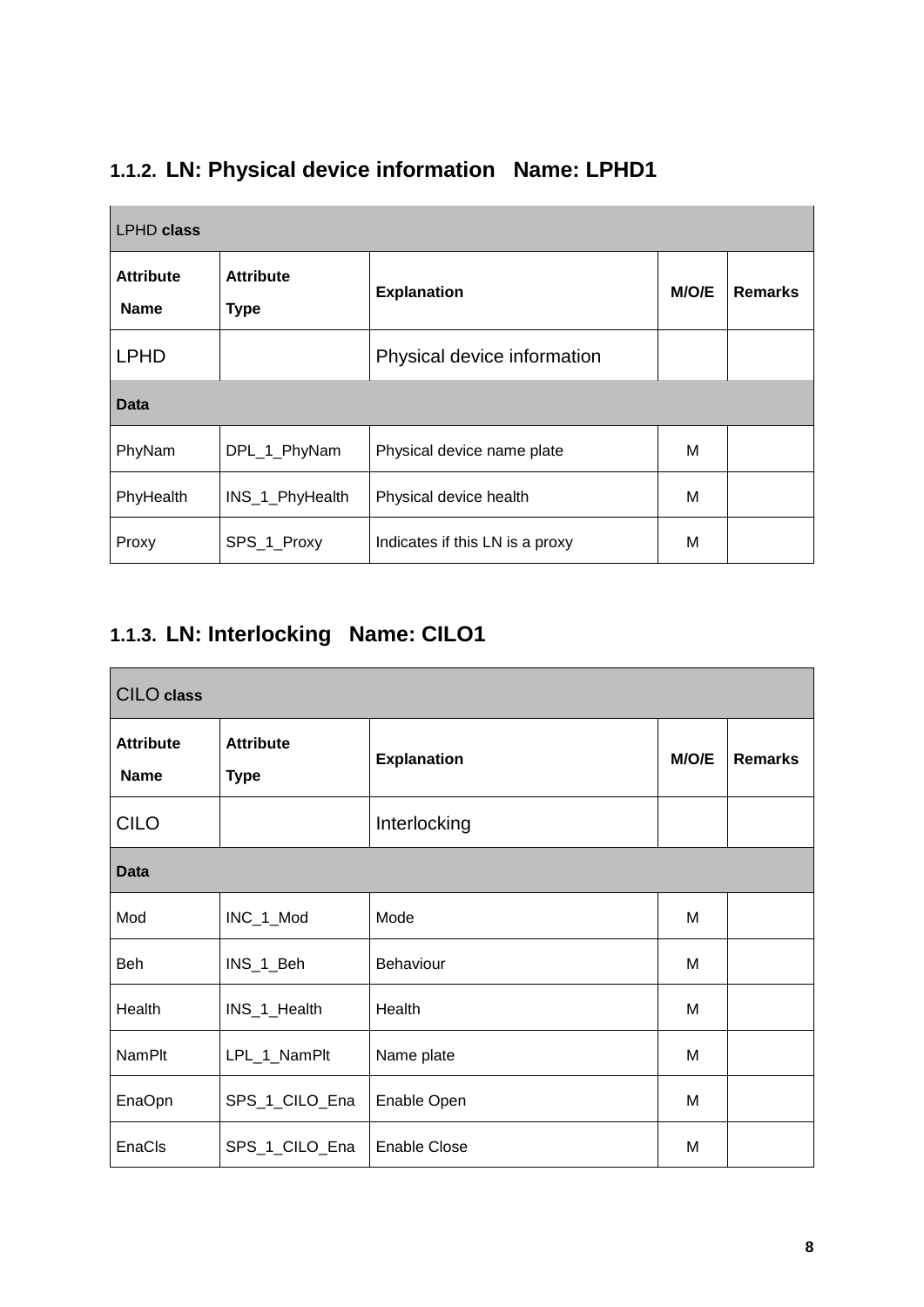| <b>CSWI</b> class               |                                 |                    |       |                |  |
|---------------------------------|---------------------------------|--------------------|-------|----------------|--|
| <b>Attribute</b><br><b>Name</b> | <b>Attribute</b><br><b>Type</b> | <b>Explanation</b> | M/O/E | <b>Remarks</b> |  |
| <b>CSWI</b>                     |                                 | Switch controller  |       |                |  |
| <b>Data</b>                     |                                 |                    |       |                |  |
| Mod                             | INC_1_Mod                       | Mode               | M     |                |  |
| Beh                             | INS_1_Beh                       | Behaviour          | M     |                |  |
| Health                          | INS_1_Health                    | Health             | M     |                |  |
| <b>NamPlt</b>                   | LPL_1_NamPlt                    | Name plate         | M     |                |  |
| Pos                             | DPC_2_Pos                       | Switch, general    | M     |                |  |

# **1.1.4. LN: Switch controller Name: CSWI1**

# **1.1.5. LN: Generic process I/O Name: GGIO1**

| <b>GGIO class</b>               |                                 |                     |       |                |  |
|---------------------------------|---------------------------------|---------------------|-------|----------------|--|
| <b>Attribute</b><br><b>Name</b> | <b>Attribute</b><br><b>Type</b> | <b>Explanation</b>  | M/O/E | <b>Remarks</b> |  |
| <b>GGIO</b>                     |                                 | Generic process I/O |       |                |  |
| <b>Data</b>                     |                                 |                     |       |                |  |
| Mod                             | INC_1_Mod                       | Mode                | M     |                |  |
| Beh                             | INS_1_Beh                       | Behaviour           | M     |                |  |
| Health                          | INS_1_Health                    | Health              | M     |                |  |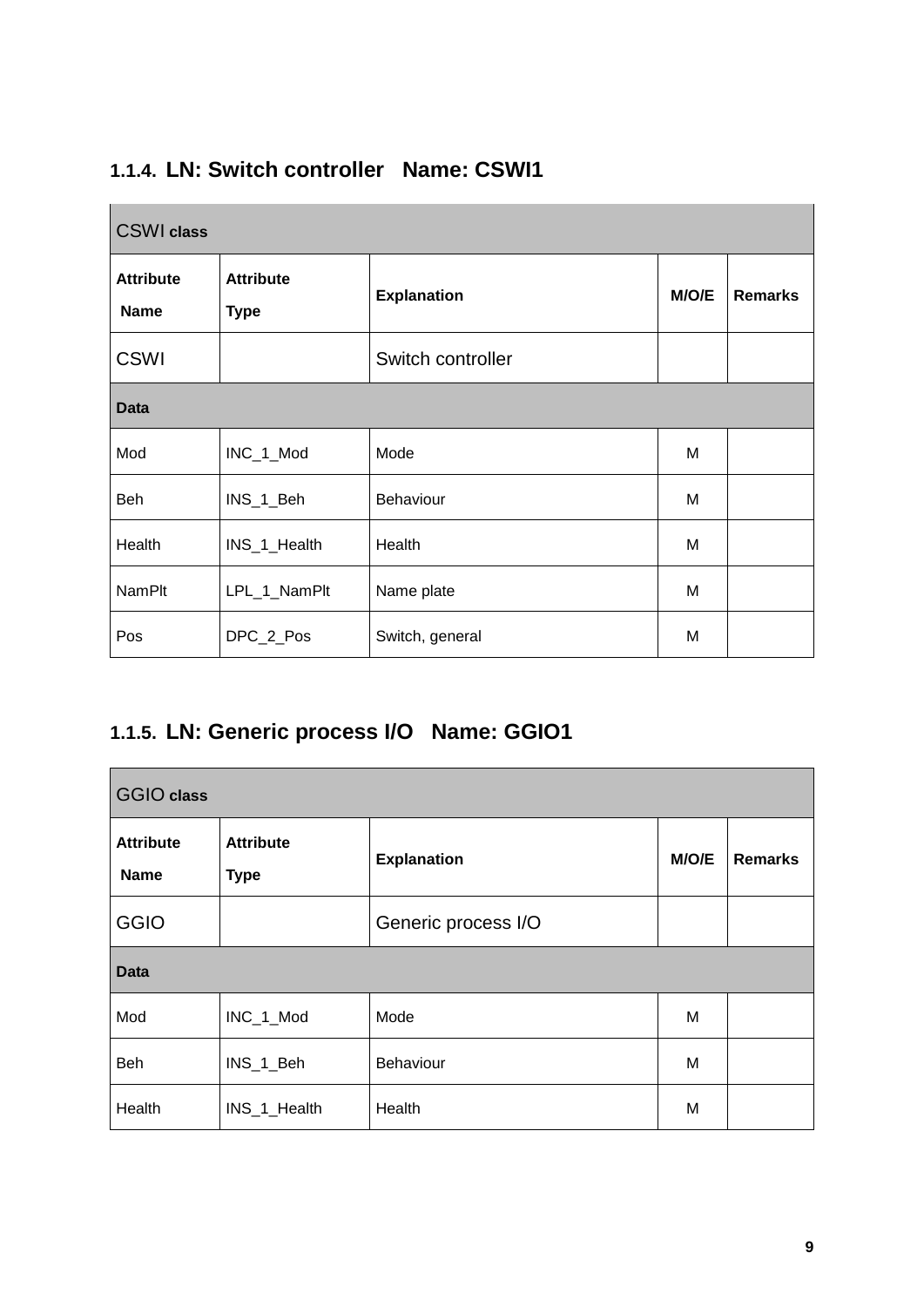| <b>NamPlt</b>     | LPL 1 NamPlt | Name plate                           | м |  |
|-------------------|--------------|--------------------------------------|---|--|
| Ind1              | SPS_1_Ind    | General indication (binary input 1)  | O |  |
| Ind <sub>2</sub>  | SPS_1_Ind    | General indication (binary input 2)  | O |  |
| Ind <sub>3</sub>  | SPS_1_Ind    | General indication (binary input 3)  | O |  |
| Ind <sub>4</sub>  | SPS_1_Ind    | General indication (binary input 4)  | O |  |
| Ind <sub>5</sub>  | SPS_1_Ind    | General indication (binary input 5)  | O |  |
| Ind <sub>6</sub>  | SPS_1_Ind    | General indication (binary input 6)  | O |  |
| Ind7              | SPS_1_Ind    | General indication (binary input 7)  | O |  |
| Ind <sub>8</sub>  | SPS_1_Ind    | General indication (binary input 8)  | O |  |
| Ind9              | SPS_1_Ind    | General indication (binary input 9)  | O |  |
| Ind10             | SPS_1_Ind    | General indication (binary input 10) | O |  |
| Ind11             | SPS_1_Ind    | General indication (binary input 11) | O |  |
| Ind12             | SPS_1_Ind    | General indication (binary input 12) | O |  |
| Ind13             | SPS_1_Ind    | General indication (binary input 13) | O |  |
| Ind14             | SPS_1_Ind    | General indication (binary input 14) | O |  |
| Ind15             | SPS_1_Ind    | General indication (binary input 15) | O |  |
| Ind16             | SPS_1_Ind    | General indication (binary input 16) | O |  |
| Ind17             | SPS 1 Ind    | General indication (binary input 17) | O |  |
| Ind18             | SPS_1_Ind    | General indication (binary input 18) | O |  |
| Ind19             | SPS_1_Ind    | General indication (binary input 19) | O |  |
| Ind <sub>20</sub> | SPS_1_Ind    | General indication (binary input 20) | O |  |
| Ind21             | SPS_1_Ind    | General indication (binary input 21) | O |  |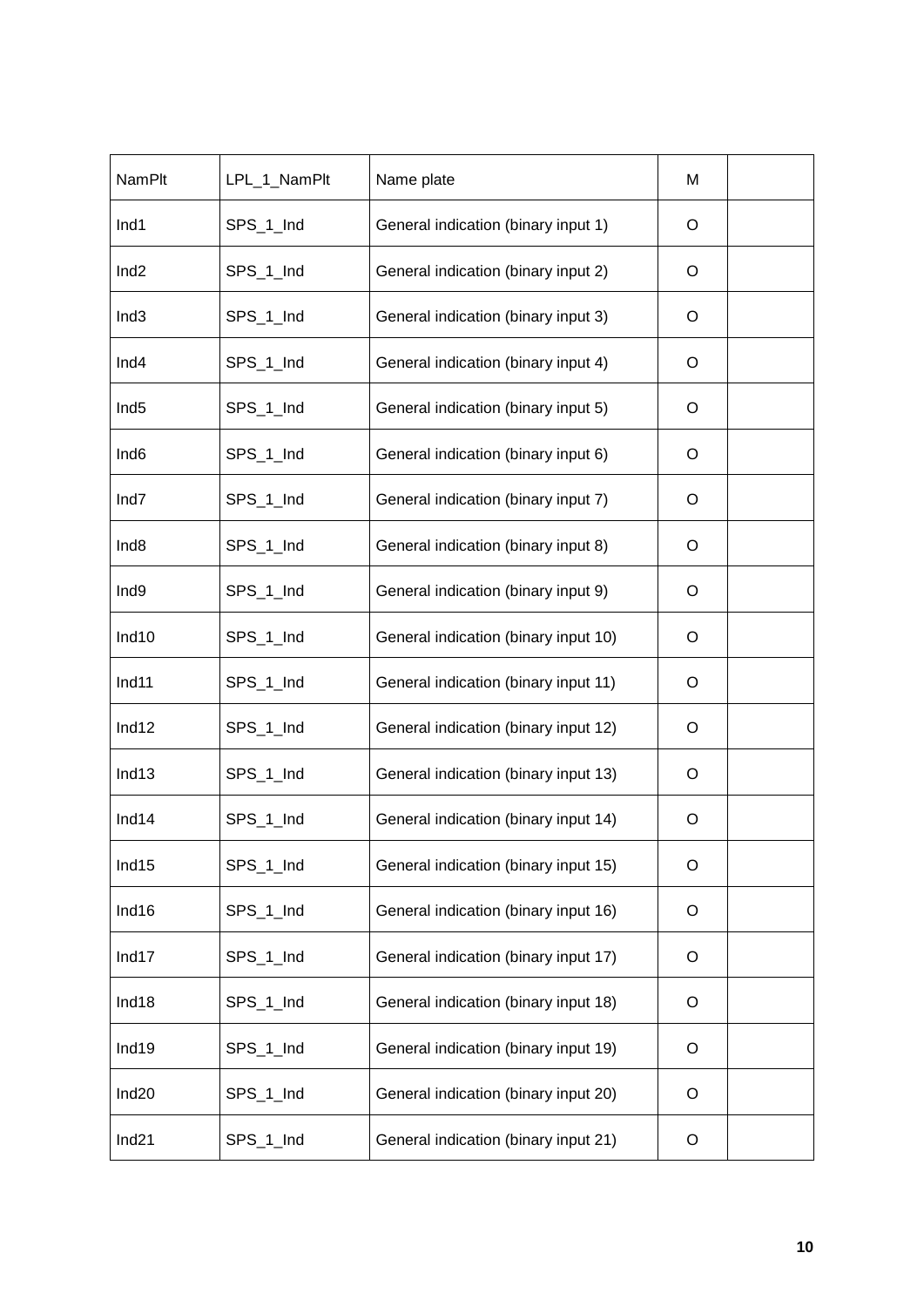| Ind22             | SPS_1_Ind | General indication (binary input 22) | O        |  |
|-------------------|-----------|--------------------------------------|----------|--|
| Ind23             | SPS_1_Ind | General indication (binary input 23) | O        |  |
| Ind24             | SPS_1_Ind | General indication (binary input 24) | $\Omega$ |  |
| Ind <sub>25</sub> | SPS_1_Ind | General indication (binary input 25) | O        |  |
| Ind <sub>26</sub> | SPS_1_Ind | General indication (binary input 26) | $\Omega$ |  |
| Ind <sub>27</sub> | SPS_1_Ind | General indication (binary input 27) | O        |  |
| Ind28             | SPS_1_Ind | General indication (binary input 28) | O        |  |
| Ind <sub>29</sub> | SPS_1_Ind | General indication (binary input 29) | $\Omega$ |  |
| Ind30             | SPS_1_Ind | General indication (binary input 30) | O        |  |
| Ind <sub>31</sub> | SPS_1_Ind | General indication (binary input 31) | O        |  |
| Ind <sub>32</sub> | SPS_1_Ind | General indication (binary input 32) | O        |  |

# **1.1.6. LN: Metering Name: MMTR1**

| <b>MMTR</b> class               |                                 |                    |       |                |  |
|---------------------------------|---------------------------------|--------------------|-------|----------------|--|
| <b>Attribute</b><br><b>Name</b> | <b>Attribute</b><br><b>Type</b> | <b>Explanation</b> | M/O/E | <b>Remarks</b> |  |
| <b>MMTR</b>                     |                                 | Metering           |       |                |  |
| <b>Data</b>                     |                                 |                    |       |                |  |
| Mod                             | INC_1_Mod                       | Mode               | M     |                |  |
| <b>Beh</b>                      | INS_1_Beh                       | Behaviour          | M     |                |  |
| Health                          | INS_1_Health                    | Health             | M     |                |  |
| <b>NamPlt</b>                   | LPL_1_NamPlt                    | Name plate         | M     |                |  |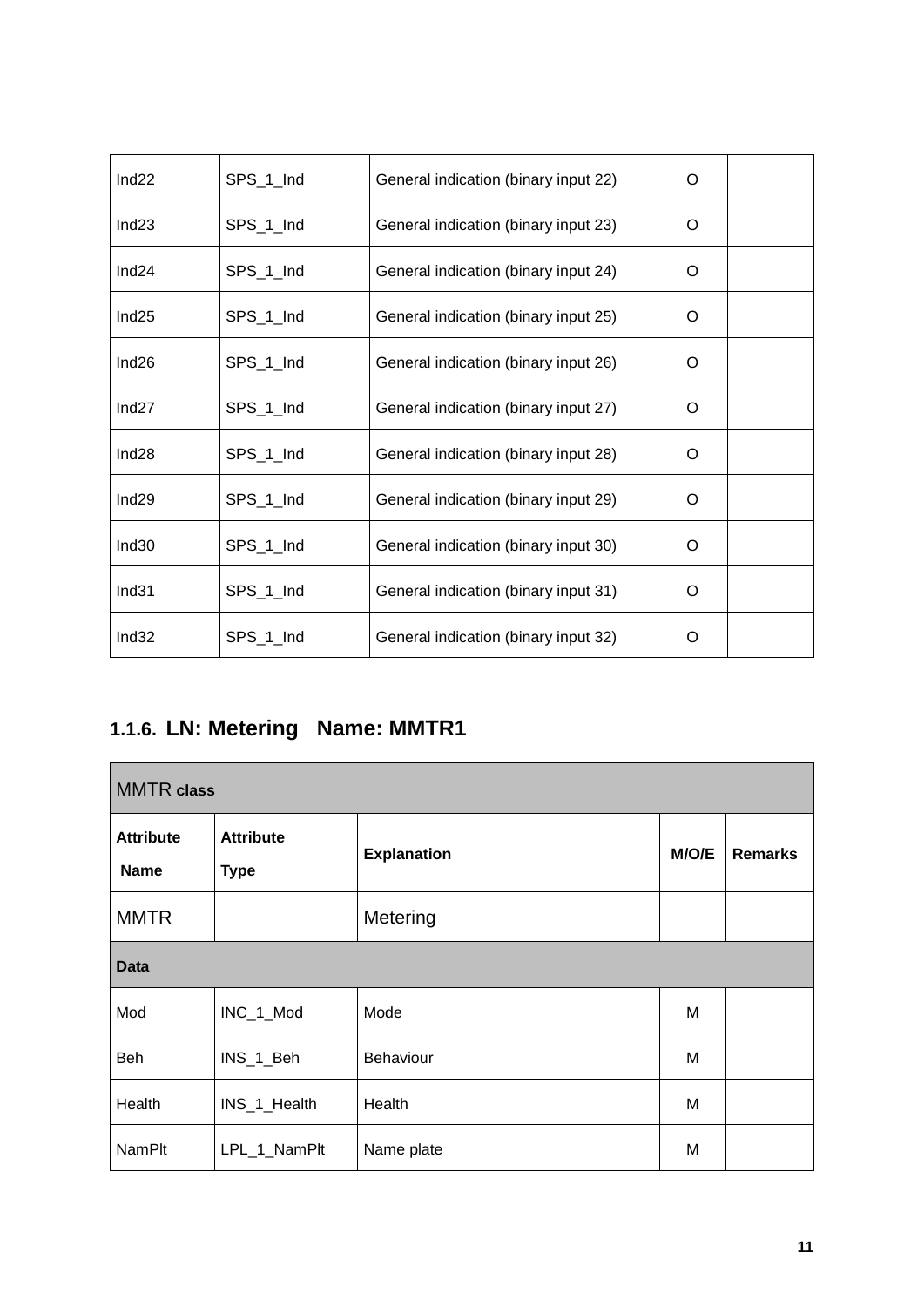| SupWh          | BCR_1_Energy | Real energy supply (default supply<br>direction: energy flow towards busbar)       | $\Omega$ |  |
|----------------|--------------|------------------------------------------------------------------------------------|----------|--|
| SupVArh        | BCR_1_Energy | Reactive energy supply (default supply<br>direction: energy flow towards busbar)   | ∩        |  |
| <b>DmdWh</b>   | BCR_1_Energy | Real energy demand (default demand<br>direction: energy flow from busbar away)     | $\Omega$ |  |
| <b>DmdVArh</b> | BCR_1_Energy | Reactive energy demand (default demand<br>direction: energy flow from busbar away) | ∩        |  |

#### **1.1.7. LN: Measurement Name: MMXU1**

| <b>MMXU</b> class               |                                 |                                 |       |                |  |  |
|---------------------------------|---------------------------------|---------------------------------|-------|----------------|--|--|
| <b>Attribute</b><br><b>Name</b> | <b>Attribute</b><br><b>Type</b> | <b>Explanation</b>              | M/O/E | <b>Remarks</b> |  |  |
| <b>MMXU</b>                     |                                 | Measurement                     |       |                |  |  |
| <b>Data</b>                     |                                 |                                 |       |                |  |  |
| Mod                             | INC_1_Mod                       | Mode                            | М     |                |  |  |
| Beh                             | INS_1_Beh                       | Behaviour                       | М     |                |  |  |
| Health                          | INS_1_Health                    | Health                          | М     |                |  |  |
| <b>NamPlt</b>                   | LPL_1_NamPlt                    | Name plate                      | M     |                |  |  |
| <b>TotW</b>                     | $MV_1$                          | Total Active Power (Total P)    | O     |                |  |  |
| <b>TotVAr</b>                   | $MV_1$                          | Total Reactive Power (Total Q)  | O     |                |  |  |
| <b>TotVA</b>                    | $MV_1$                          | Total Apparent Power (Total S)  | O     |                |  |  |
| <b>TotPF</b>                    | $MV_1$                          | Average Power factor (Total PF) | O     |                |  |  |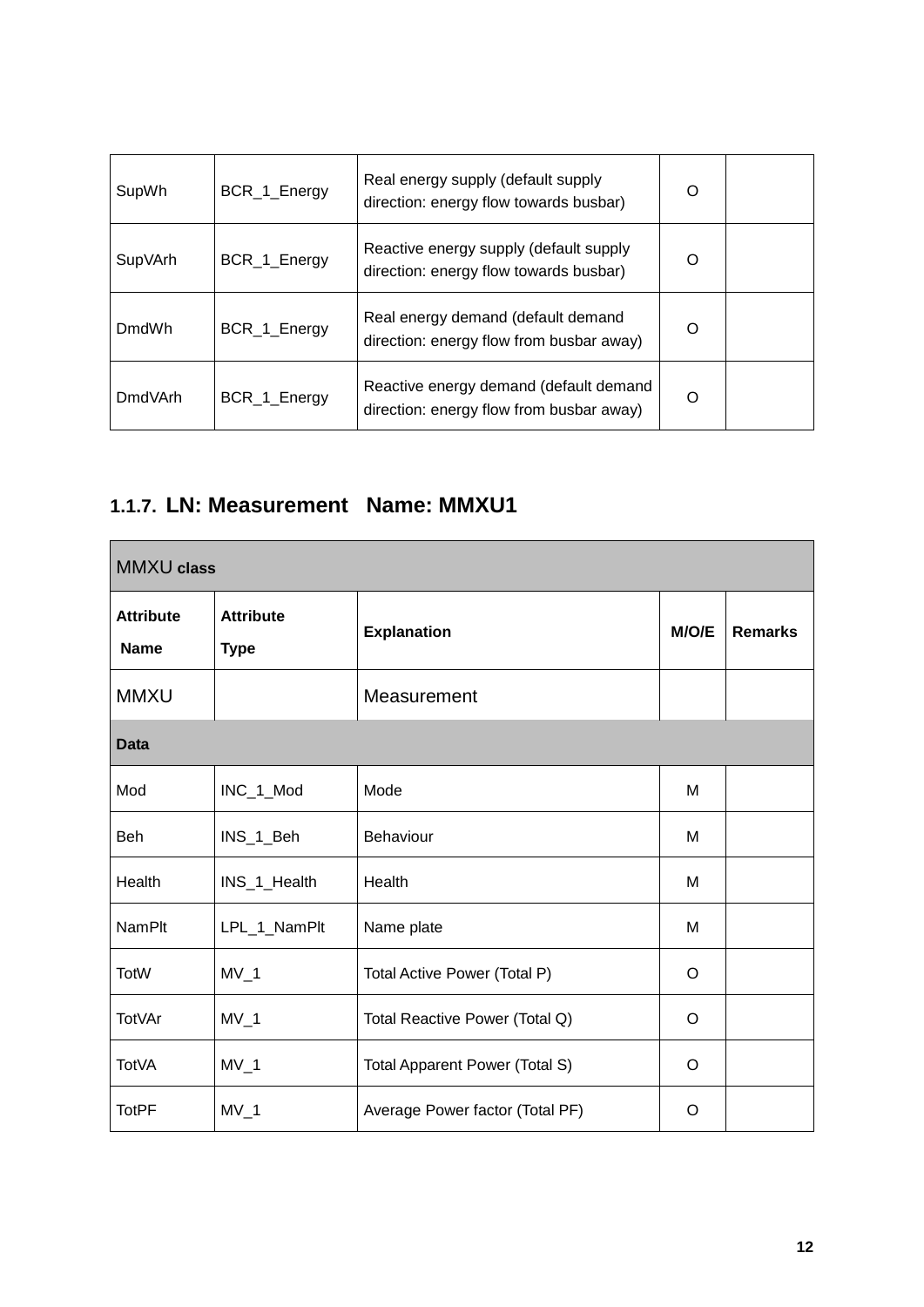| Hz         | MV <sub>1</sub> | Frequency                          | O        |  |
|------------|-----------------|------------------------------------|----------|--|
| <b>PPV</b> | $DEL_1$         | Phase to phase voltages (VL1VL2, ) | O        |  |
| PhV        | WYE_1_ABCN      | Phase to ground voltages (VL1ER, ) | $\Omega$ |  |
| A          | WYE_1_ABCN      | Phase currents (IL1, IL2, IL3)     | O        |  |
| W          | WYE_1_ABC       | Phase active power (P)             | O        |  |
| VAr        | WYE_1_ABC       | Phase reactive power $(Q)$         | O        |  |
| VA.        | WYE_1_ABC       | Phase apparent power (S)           | Ω        |  |
| PF         | WYE_1_ABC       | Phase power factor                 | Ω        |  |

# **1.1.8. LN: Sequence and imbalance Name: MSQI1**

| <b>MSQI</b> class               |                                 |                                                 |       |                |  |  |  |
|---------------------------------|---------------------------------|-------------------------------------------------|-------|----------------|--|--|--|
| <b>Attribute</b><br><b>Name</b> | <b>Attribute</b><br><b>Type</b> | <b>Explanation</b>                              | M/O/E | <b>Remarks</b> |  |  |  |
| <b>MSQI</b>                     |                                 | Sequence and imbalance                          |       |                |  |  |  |
| <b>Data</b>                     |                                 |                                                 |       |                |  |  |  |
| Mod                             | INC_1_Mod                       | Mode                                            | М     |                |  |  |  |
| Beh                             | INS_1_Beh                       | Behaviour                                       | М     |                |  |  |  |
| Health                          | INS_1_Health                    | Health                                          | M     |                |  |  |  |
| <b>NamPlt</b>                   | LPL_1_NamPlt                    | Name plate                                      | М     |                |  |  |  |
| SeqA                            | SEQ_1                           | Positive, Negative and Zero Sequence<br>Current | O     |                |  |  |  |
| SeqV                            | SEQ_1                           | Positive, Negative and Zero Sequence<br>Voltage | O     |                |  |  |  |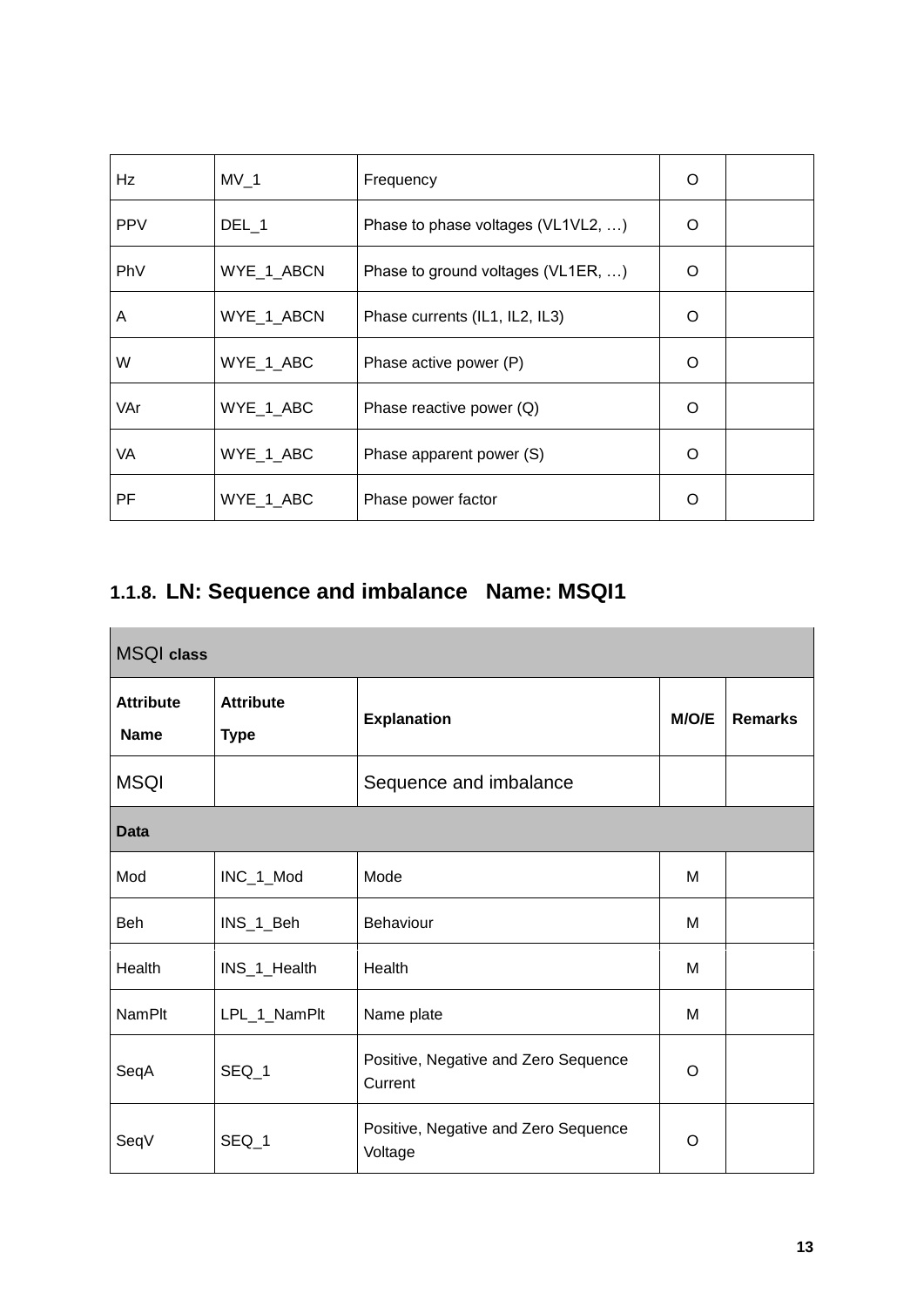| ImbNgA | MV 1 | Imbalance negative sequence current |  |
|--------|------|-------------------------------------|--|
| ImbNgV | MV 1 | Imbalance negative sequence voltage |  |

### **1.1.9. LN: Circuit breaker Name: XCBR1**

 $\sim$ 

| <b>XCBR</b> class               |                                 |                                                                                                           |       |                |  |  |
|---------------------------------|---------------------------------|-----------------------------------------------------------------------------------------------------------|-------|----------------|--|--|
| <b>Attribute</b><br><b>Name</b> | <b>Attribute</b><br><b>Type</b> | <b>Explanation</b>                                                                                        | M/O/E | <b>Remarks</b> |  |  |
| <b>XCBR</b>                     |                                 | <b>Circuit breaker</b>                                                                                    |       |                |  |  |
| <b>Data</b>                     |                                 |                                                                                                           |       |                |  |  |
| Mod                             | INC_1_Mod                       | Mode                                                                                                      | M     |                |  |  |
| Beh                             | INS_1_Beh                       | Behaviour                                                                                                 | м     |                |  |  |
| Health                          | INS_1_Health                    | Health                                                                                                    | M     |                |  |  |
| <b>NamPlt</b>                   | LPL_1_NamPlt                    | Name plate                                                                                                | M     |                |  |  |
| Loc                             | SPS_1_Loc                       | Local operation (local means without<br>substation automation communication,<br>hardwired direct control) | M     |                |  |  |
| OpCnt                           | INS_OpCnt                       | Operation counter                                                                                         | м     |                |  |  |
| Pos                             | DPC_1_Pos                       | Switch position                                                                                           | M     |                |  |  |
| <b>BlkOpn</b>                   | SPC_Blk                         | <b>Block opening</b>                                                                                      | M     |                |  |  |
| <b>BlkCls</b>                   | SPC_Blk                         | <b>Block closing</b>                                                                                      | M     |                |  |  |
| CBOpCap                         | INS_CBO                         | Circuit breaker operating capability                                                                      | м     |                |  |  |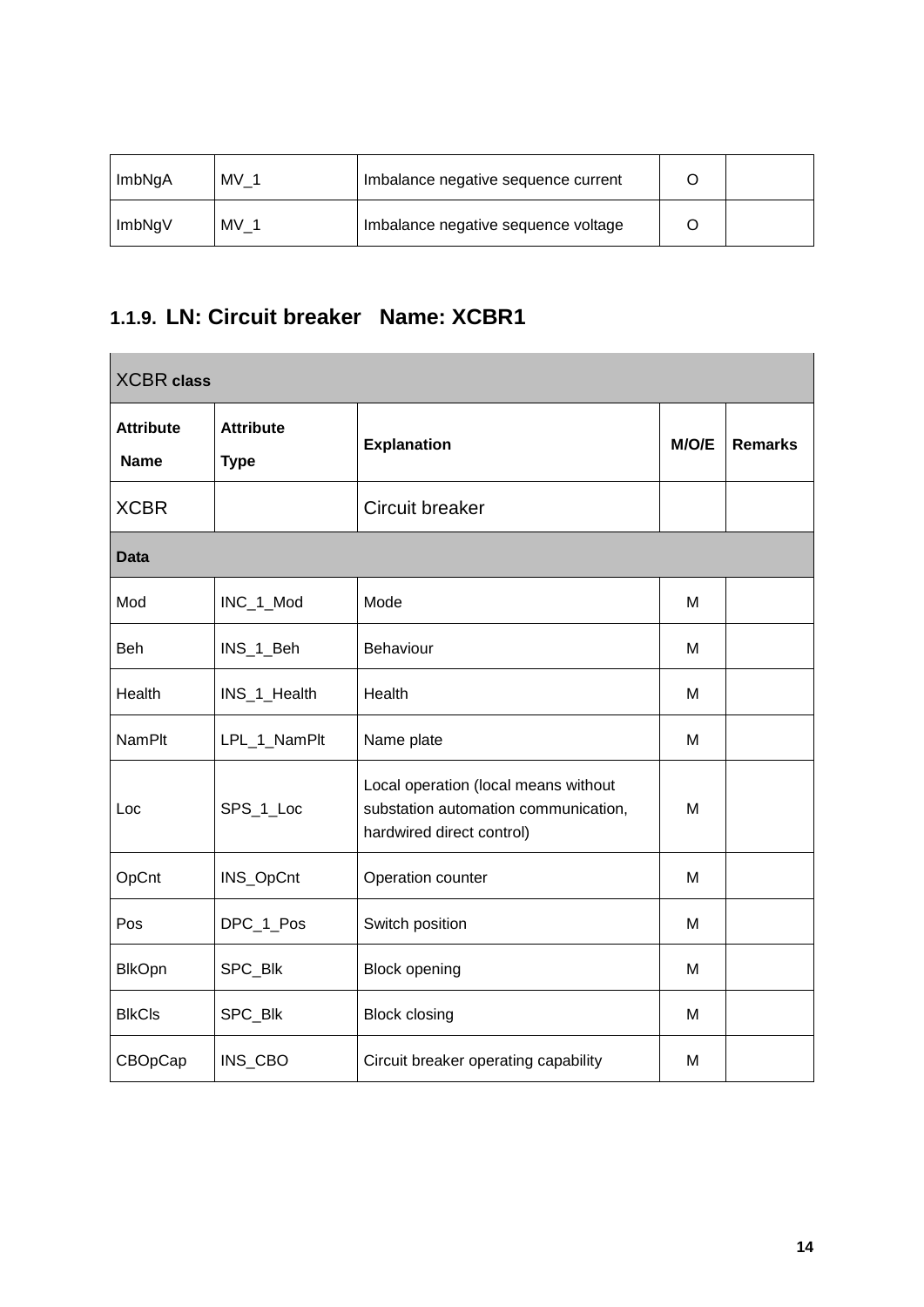| <b>XSWI</b> class               |                                 |                                                                                                           |       |                |  |  |
|---------------------------------|---------------------------------|-----------------------------------------------------------------------------------------------------------|-------|----------------|--|--|
| <b>Attribute</b><br><b>Name</b> | <b>Attribute</b><br><b>Type</b> | <b>Explanation</b>                                                                                        | M/O/E | <b>Remarks</b> |  |  |
| <b>XSWI</b>                     |                                 | Circuit switch                                                                                            |       |                |  |  |
| <b>Data</b>                     |                                 |                                                                                                           |       |                |  |  |
| Mod                             | INC_1_Mod                       | Mode                                                                                                      | м     |                |  |  |
| Beh                             | INS_1_Beh                       | <b>Behaviour</b>                                                                                          | м     |                |  |  |
| Health                          | INS_1_Health                    | Health                                                                                                    | м     |                |  |  |
| <b>NamPlt</b>                   | LPL_1_NamPlt                    | Name plate                                                                                                | M     |                |  |  |
| Loc                             | SPS_1_Loc                       | Local operation (local means without<br>substation automation communication,<br>hardwired direct control) | М     |                |  |  |
| OpCnt                           | INS_OpCnt                       | Operation counter                                                                                         | м     |                |  |  |
| Pos                             | DPC_1_Pos                       | Switch position                                                                                           | M     |                |  |  |
| <b>BlkOpn</b>                   | SPC_Blk                         | <b>Block opening</b>                                                                                      | м     |                |  |  |
| <b>BlkCls</b>                   | SPC_Blk                         | <b>Block closing</b>                                                                                      | м     |                |  |  |
| SwTyp                           | INS_1_SwTyp                     | Switch type                                                                                               | М     |                |  |  |
| SwOpCap                         | INS_1_SwOpCap                   | Switch operating capability                                                                               | М     |                |  |  |

### **1.1.10. LN: Circuit switch Name: XSWI1**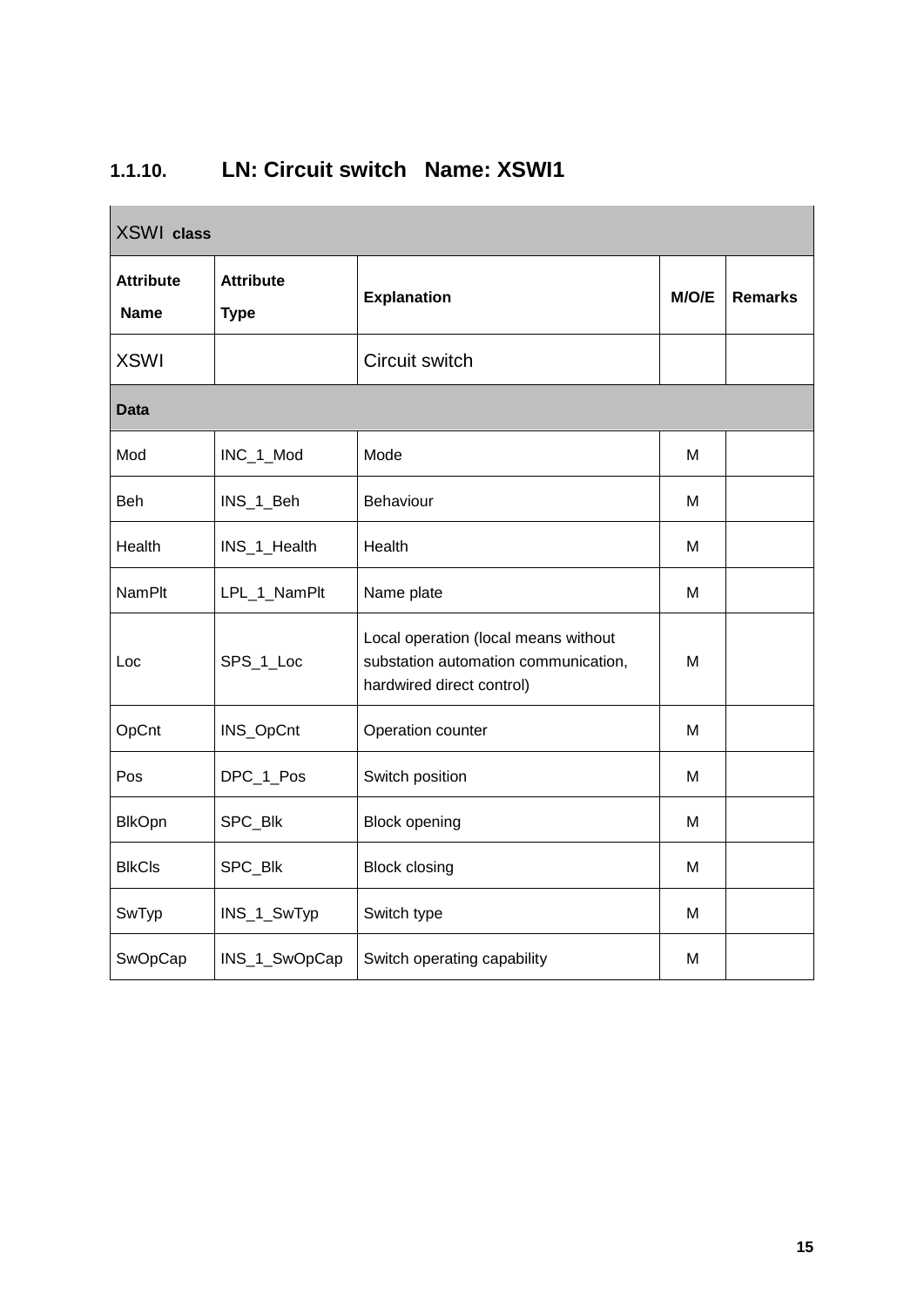# **4. Common Data Class Extensions**

The following common data classes have been extended with extra data. All extra data has been highlighted in the tables and marked as "E" (Extended).

Comments:

- M : Data is mandatory in the IEC-61850-7-3.
- O: Data is optional in the IEC-61850-7-3 and is used in the device.
- E: Data is an extension to the IEC-61850-7-3.

#### **1.1. New common data classes**

New common data classes have the cdcNs attribute in the Name plate. These data contains "cdcNs" attribute.

#### **1.1.1. INC\_1\_Mod - Controllable integer status (INC)**

| <b>INC</b> class                |                                 |           |              |                             |       |                |
|---------------------------------|---------------------------------|-----------|--------------|-----------------------------|-------|----------------|
| <b>Attribute</b><br><b>Name</b> | <b>Attribute</b><br><b>Type</b> | <b>FC</b> | <b>TrgOp</b> | <b>Value/Value</b><br>range | M/O/E | <b>Remarks</b> |
| stVal                           | Mod (MMS Type: INT8)            | <b>ST</b> | dchg         |                             | M     |                |
| q                               | Quality                         | <b>ST</b> | qchg         |                             | M     |                |
| t                               | Timestamp                       | <b>ST</b> |              |                             | M     |                |
| ctlModel                        | ctlModels (MMS Type: INT8)      | <b>CF</b> |              |                             | M     |                |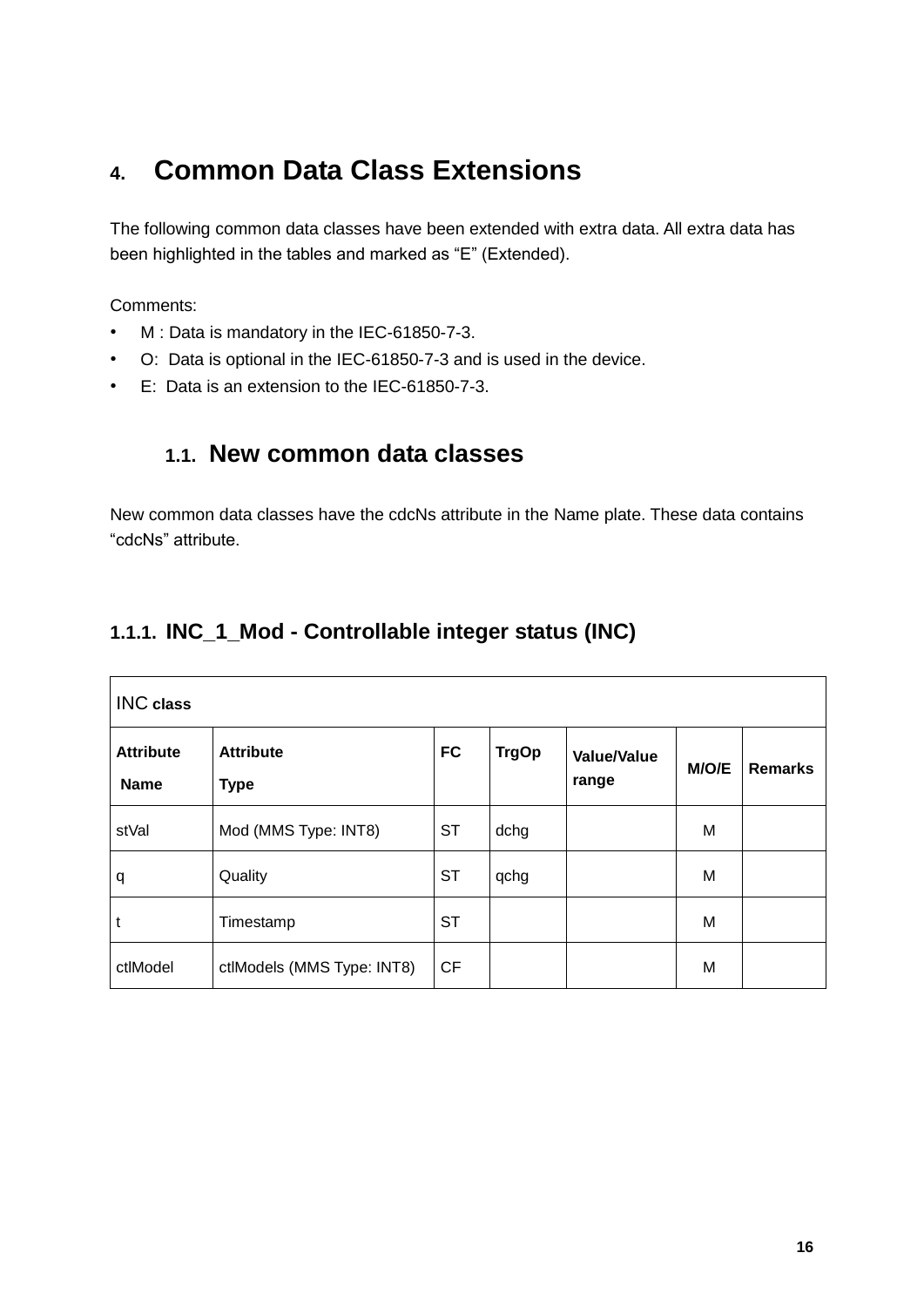| <b>INC</b> class                |                                 |           |              |                             |         |                |  |  |
|---------------------------------|---------------------------------|-----------|--------------|-----------------------------|---------|----------------|--|--|
| <b>Attribute</b><br><b>Name</b> | <b>Attribute</b><br><b>Type</b> | <b>FC</b> | <b>TrgOp</b> | <b>Value/Value</b><br>range | M/O/E   | <b>Remarks</b> |  |  |
| ctlVal                          | Mod (MMS Type: INT8)            | CO        |              |                             | $\circ$ |                |  |  |
| stVal                           | Mod (MMS Type: INT8)            | <b>ST</b> | dchg         |                             | M       |                |  |  |
| q                               | Quality                         | <b>ST</b> | qchg         |                             | M       |                |  |  |
| t                               | Timestamp                       | <b>ST</b> |              |                             | M       |                |  |  |
| ctlModel                        | ctlModels (MMS Type: INT8)      | <b>CF</b> |              |                             | M       |                |  |  |

# **1.1.2. INC\_1\_Mod\_LLN0 - Controllable integer status (INC)**

#### **1.1.3. INS\_1\_Beh - Integer status (INS)**

| <b>INS</b> class                |                                 |           |              |                             |       |                |  |
|---------------------------------|---------------------------------|-----------|--------------|-----------------------------|-------|----------------|--|
| <b>Attribute</b><br><b>Name</b> | <b>Attribute</b><br><b>Type</b> | <b>FC</b> | <b>TrgOp</b> | <b>Value/Value</b><br>range | M/O/E | <b>Remarks</b> |  |
| stVal                           | Beh (MMS Type: INT8)            | <b>ST</b> | dchg         |                             | M     |                |  |
| q                               | Quality                         | <b>ST</b> | qchg         |                             | M     |                |  |
| $\mathsf{t}$                    | Timestamp                       | <b>ST</b> |              |                             | M     |                |  |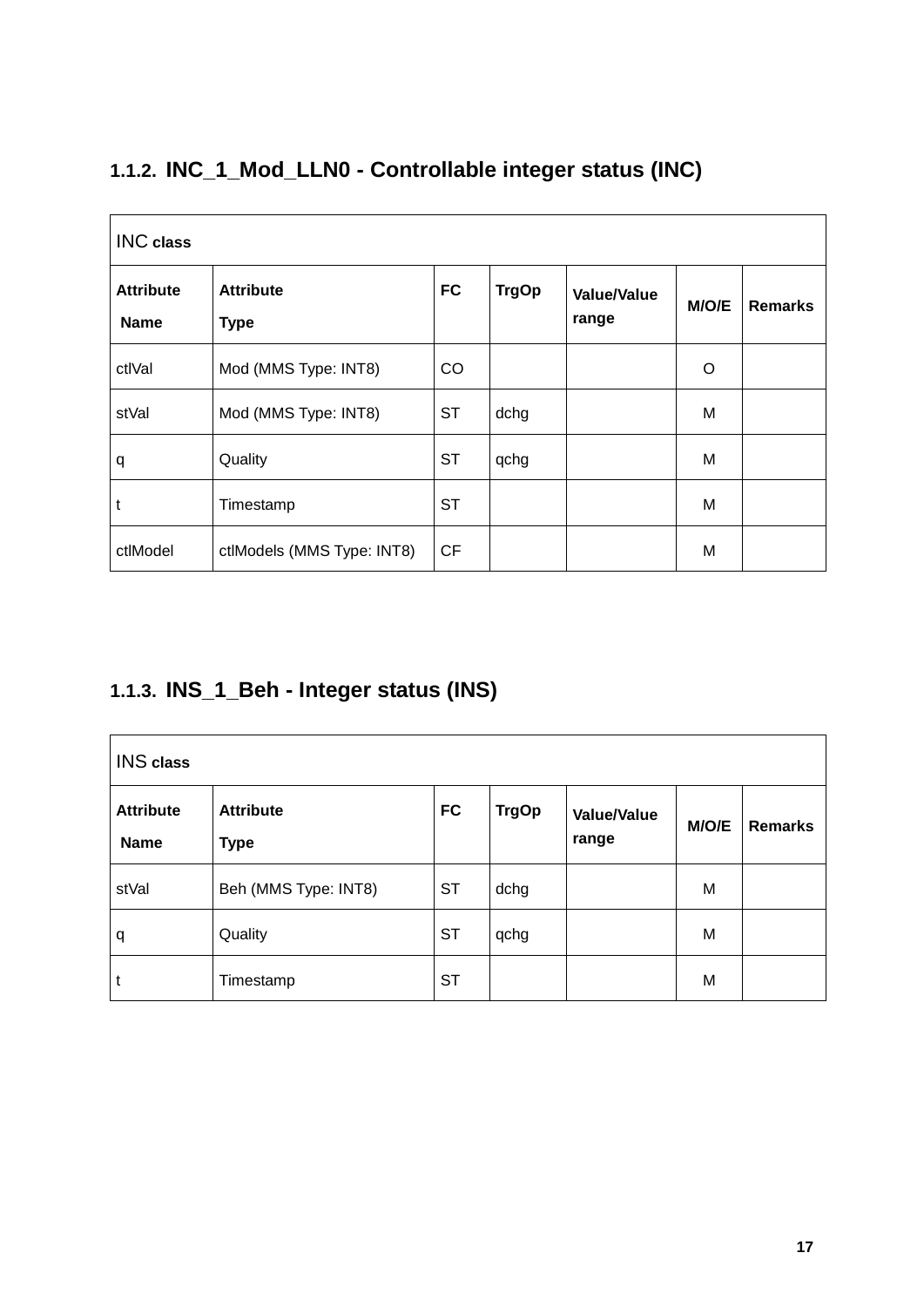#### **1.1.4. INS\_1\_Health - Integer status (INS)**

| <b>INS</b> class                |                                 |           |              |                             |       |                |
|---------------------------------|---------------------------------|-----------|--------------|-----------------------------|-------|----------------|
| <b>Attribute</b><br><b>Name</b> | <b>Attribute</b><br><b>Type</b> | <b>FC</b> | <b>TrgOp</b> | <b>Value/Value</b><br>range | M/O/E | <b>Remarks</b> |
| Health                          | Beh (MMS Type: INT8)            | <b>ST</b> | dchg         |                             | M     |                |
| q                               | Quality                         | <b>ST</b> | qchg         |                             | M     |                |
|                                 | Timestamp                       | <b>ST</b> |              |                             | M     |                |

#### **1.1.5. INS\_1\_PhyHealth - Integer status (INS)**

| <b>INS</b> class                |                                 |           |              |                             |       |                |  |
|---------------------------------|---------------------------------|-----------|--------------|-----------------------------|-------|----------------|--|
| <b>Attribute</b><br><b>Name</b> | <b>Attribute</b><br><b>Type</b> | <b>FC</b> | <b>TrgOp</b> | <b>Value/Value</b><br>range | M/O/E | <b>Remarks</b> |  |
| Health                          | MMS Type: INT32                 | <b>ST</b> | dchg         |                             | M     |                |  |
| q                               | Quality                         | <b>ST</b> | qchg         |                             | M     |                |  |
| t                               | Timestamp                       | <b>ST</b> |              |                             | M     |                |  |

#### **1.1.6. INS\_OpCnt - Integer status (INS)**

| <b>INS</b> class                |                                 |           |              |                             |       |                |
|---------------------------------|---------------------------------|-----------|--------------|-----------------------------|-------|----------------|
| <b>Attribute</b><br><b>Name</b> | <b>Attribute</b><br><b>Type</b> | <b>FC</b> | <b>TrgOp</b> | <b>Value/Value</b><br>range | M/O/E | <b>Remarks</b> |
| Health                          | MMS Type: INT32                 | <b>ST</b> | dchg         |                             | M     |                |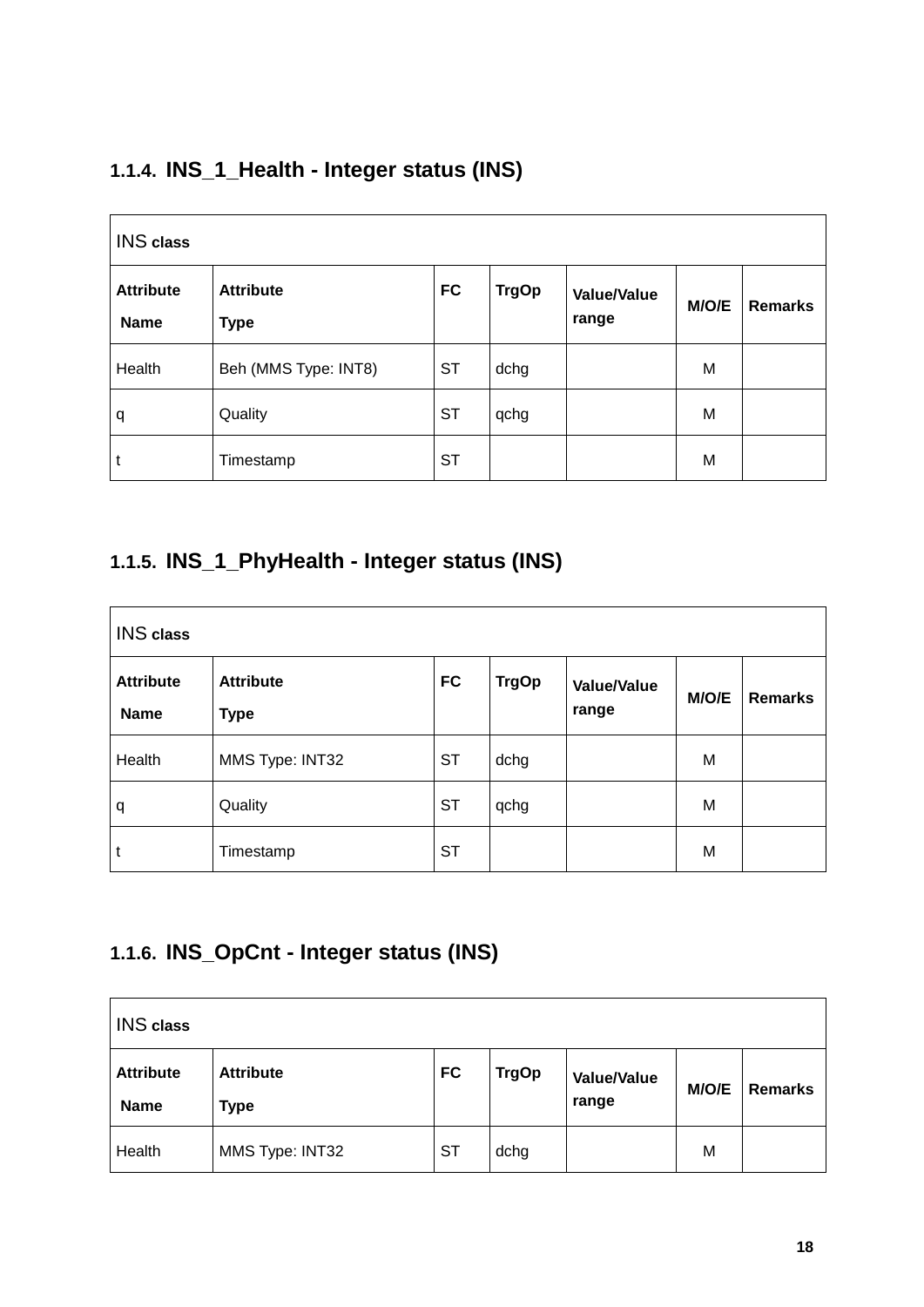| q | Quality   | $\Gamma$<br>ו סי | qchg | M |  |
|---|-----------|------------------|------|---|--|
|   | Timestamp | ا ب              |      | M |  |

### **1.1.7. INS\_CBO - Integer status (INS)**

| <b>INS</b> class                |                                 |           |              |                             |       |                |  |
|---------------------------------|---------------------------------|-----------|--------------|-----------------------------|-------|----------------|--|
| <b>Attribute</b><br><b>Name</b> | <b>Attribute</b><br><b>Type</b> | <b>FC</b> | <b>TrgOp</b> | <b>Value/Value</b><br>range | M/O/E | <b>Remarks</b> |  |
| stVal                           | CBOpCap (MMS Type: INT8)        | <b>ST</b> | dchg         |                             | M     |                |  |
| q                               | Quality                         | <b>ST</b> | qchg         |                             | M     |                |  |
| t                               | Timestamp                       | <b>ST</b> |              |                             | M     |                |  |

### **1.1.8. INS\_1\_SwTyp - Integer status (INS)**

| <b>INS</b> class         |                                 |           |              |                             |       |                |  |
|--------------------------|---------------------------------|-----------|--------------|-----------------------------|-------|----------------|--|
| <b>Attribute</b><br>Name | <b>Attribute</b><br><b>Type</b> | <b>FC</b> | <b>TrgOp</b> | <b>Value/Value</b><br>range | M/O/E | <b>Remarks</b> |  |
| stVal                    | SwTyp (MMS Type: INT8)          | <b>ST</b> | dchg         |                             | M     |                |  |
| q                        | Quality                         | <b>ST</b> | qchg         |                             | M     |                |  |
| t                        | Timestamp                       | <b>ST</b> |              |                             | M     |                |  |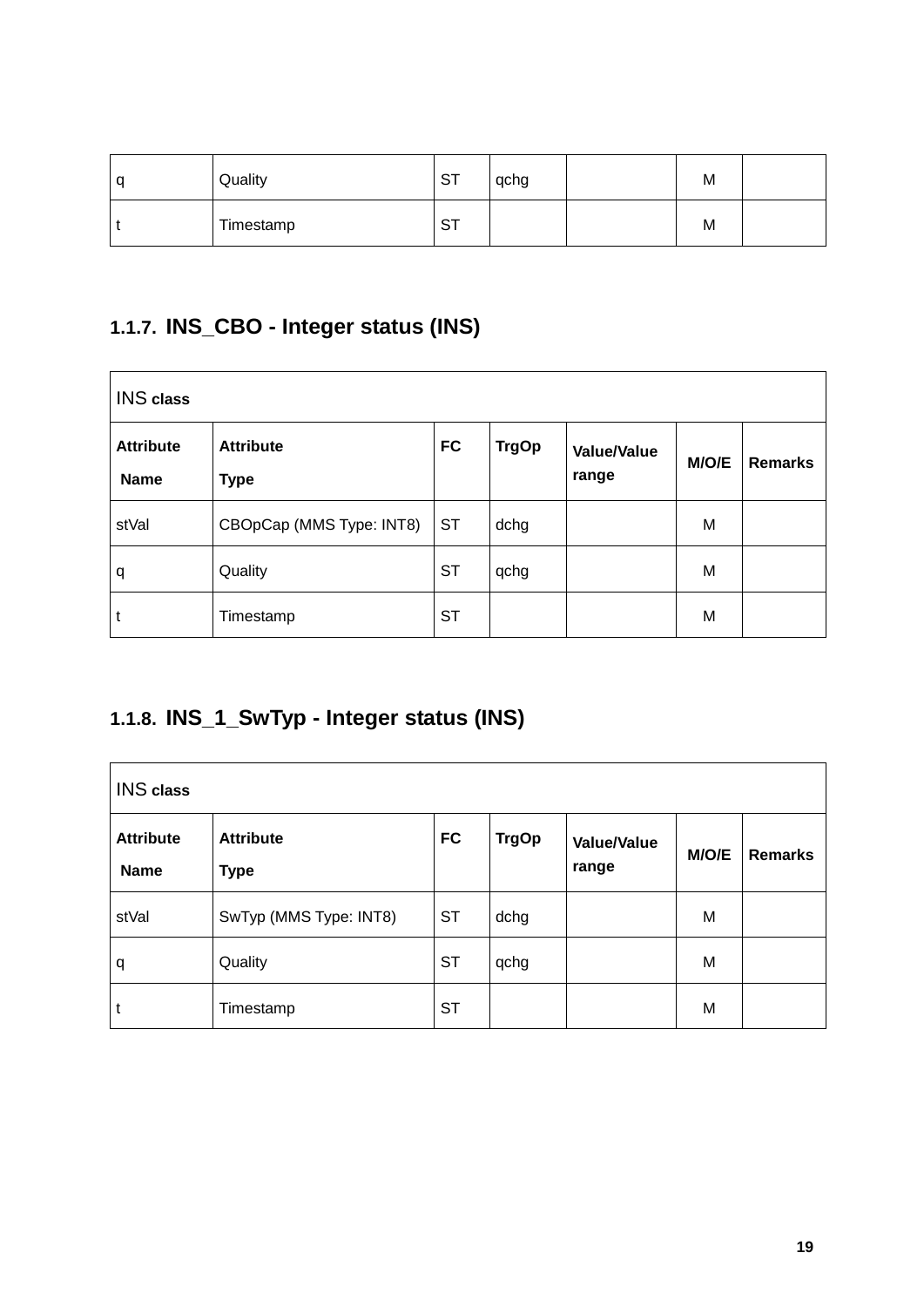#### **1.1.9. INS\_1\_SwOpCap - Integer status (INS)**

| <b>INS</b> class                |                                 |           |              |                             |       |                |  |
|---------------------------------|---------------------------------|-----------|--------------|-----------------------------|-------|----------------|--|
| <b>Attribute</b><br><b>Name</b> | <b>Attribute</b><br><b>Type</b> | <b>FC</b> | <b>TrgOp</b> | <b>Value/Value</b><br>range | M/O/E | <b>Remarks</b> |  |
| stVal                           | SwOpCap (MMS Type: INT8)        | <b>ST</b> | dchg         |                             | M     |                |  |
| q                               | Quality                         | <b>ST</b> | qchg         |                             | M     |                |  |
| u                               | Timestamp                       | <b>ST</b> |              |                             | M     |                |  |

#### **1.1.10. LPL\_1\_NamPlt - Logical node name plate (LPL)**

| <b>LPL</b> class         |                                 |           |              |                             |       |                |  |
|--------------------------|---------------------------------|-----------|--------------|-----------------------------|-------|----------------|--|
| <b>Attribute</b><br>Name | <b>Attribute</b><br><b>Type</b> | <b>FC</b> | <b>TrgOp</b> | <b>Value/Value</b><br>range | M/O/E | <b>Remarks</b> |  |
| vendor                   | VisString255                    | <b>DC</b> |              |                             | M     |                |  |
| swRev                    | VisString255                    | <b>DC</b> |              |                             | M     |                |  |
| d                        | VisString255                    | <b>DC</b> |              |                             | M     |                |  |

### **1.1.11. LPL\_2\_NamPlt - Logical node name plate (LPL)**

| LPL class                       |                                 |           |              |                             |       |                |
|---------------------------------|---------------------------------|-----------|--------------|-----------------------------|-------|----------------|
| <b>Attribute</b><br><b>Name</b> | <b>Attribute</b><br><b>Type</b> | <b>FC</b> | <b>TrgOp</b> | <b>Value/Value</b><br>range | M/O/E | <b>Remarks</b> |
| vendor                          | VisString255                    | <b>DC</b> |              |                             | м     |                |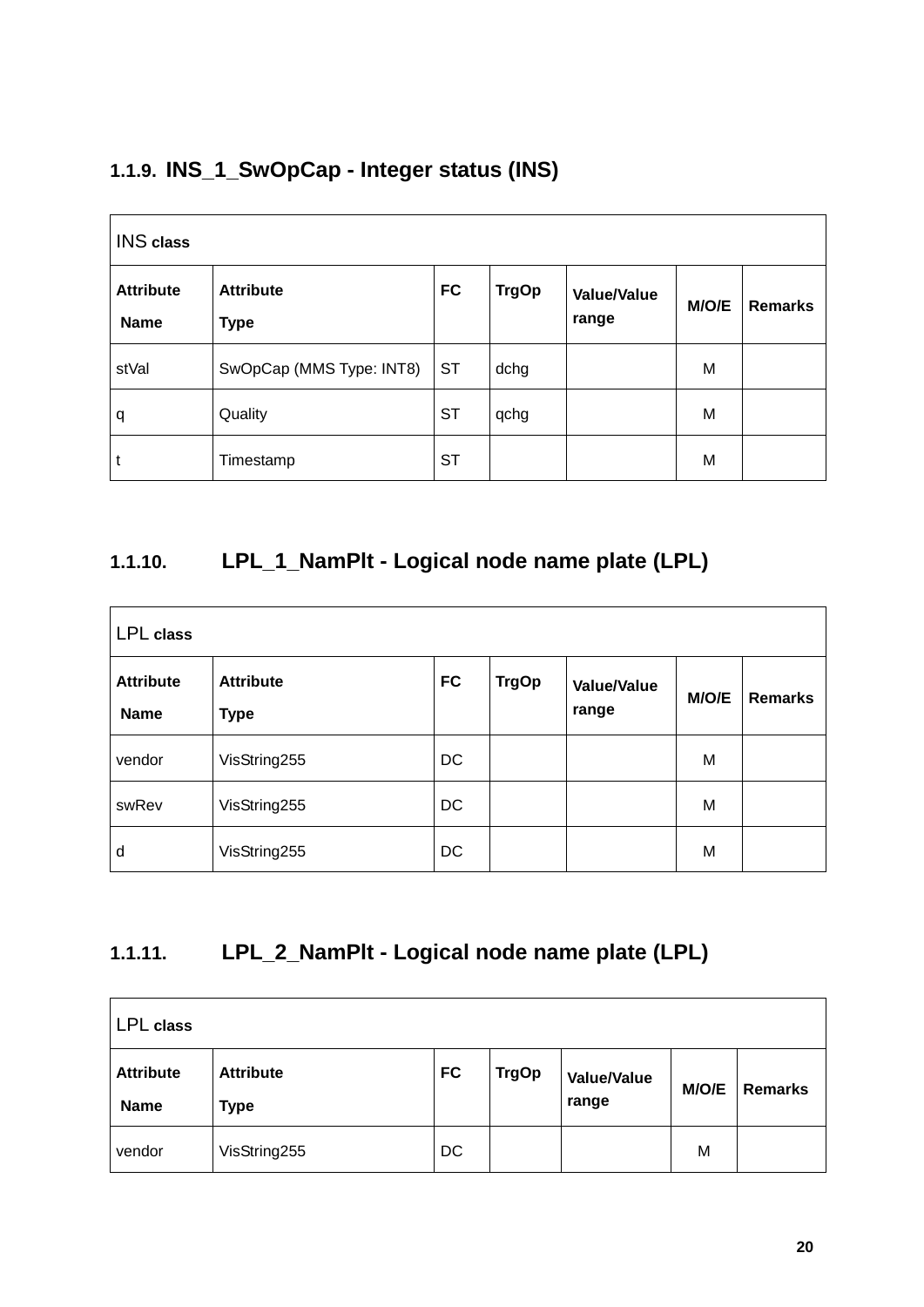| swRev       | VisString255 | DC | M                              |  |
|-------------|--------------|----|--------------------------------|--|
| d           | VisString255 | DC | M                              |  |
| configRev   | VisString255 | DC | $AC_LN$<br>$0$ <sub>_</sub> M  |  |
| <b>IdNs</b> | VisString255 | EX | $AC_LN$<br>$0$ <sub>_</sub> EX |  |

# **1.1.12. DPL\_1\_PhyNam - Device name plate (DPL)**

| <b>DPLclass</b>                 |                                 |           |              |                             |       |                |
|---------------------------------|---------------------------------|-----------|--------------|-----------------------------|-------|----------------|
| <b>Attribute</b><br><b>Name</b> | <b>Attribute</b><br><b>Type</b> | <b>FC</b> | <b>TrgOp</b> | <b>Value/Value</b><br>range | M/O/E | <b>Remarks</b> |
| vendor                          | VisString255                    | <b>DC</b> |              |                             | M     |                |

### **1.1.13. SPS\_1\_Proxy - Single point status (SPS)**

| <b>SPS</b> class         |                                 |           |              |                             |       |                |  |
|--------------------------|---------------------------------|-----------|--------------|-----------------------------|-------|----------------|--|
| <b>Attribute</b><br>Name | <b>Attribute</b><br><b>Type</b> | <b>FC</b> | <b>TrgOp</b> | <b>Value/Value</b><br>range | M/O/E | <b>Remarks</b> |  |
| stVal                    | <b>BOOLEAN</b>                  | <b>ST</b> | dchg         |                             | M     |                |  |
| q                        | Quality                         | <b>ST</b> | qchg         |                             | M     |                |  |
| t                        | Timestamp                       | <b>ST</b> |              |                             | M     |                |  |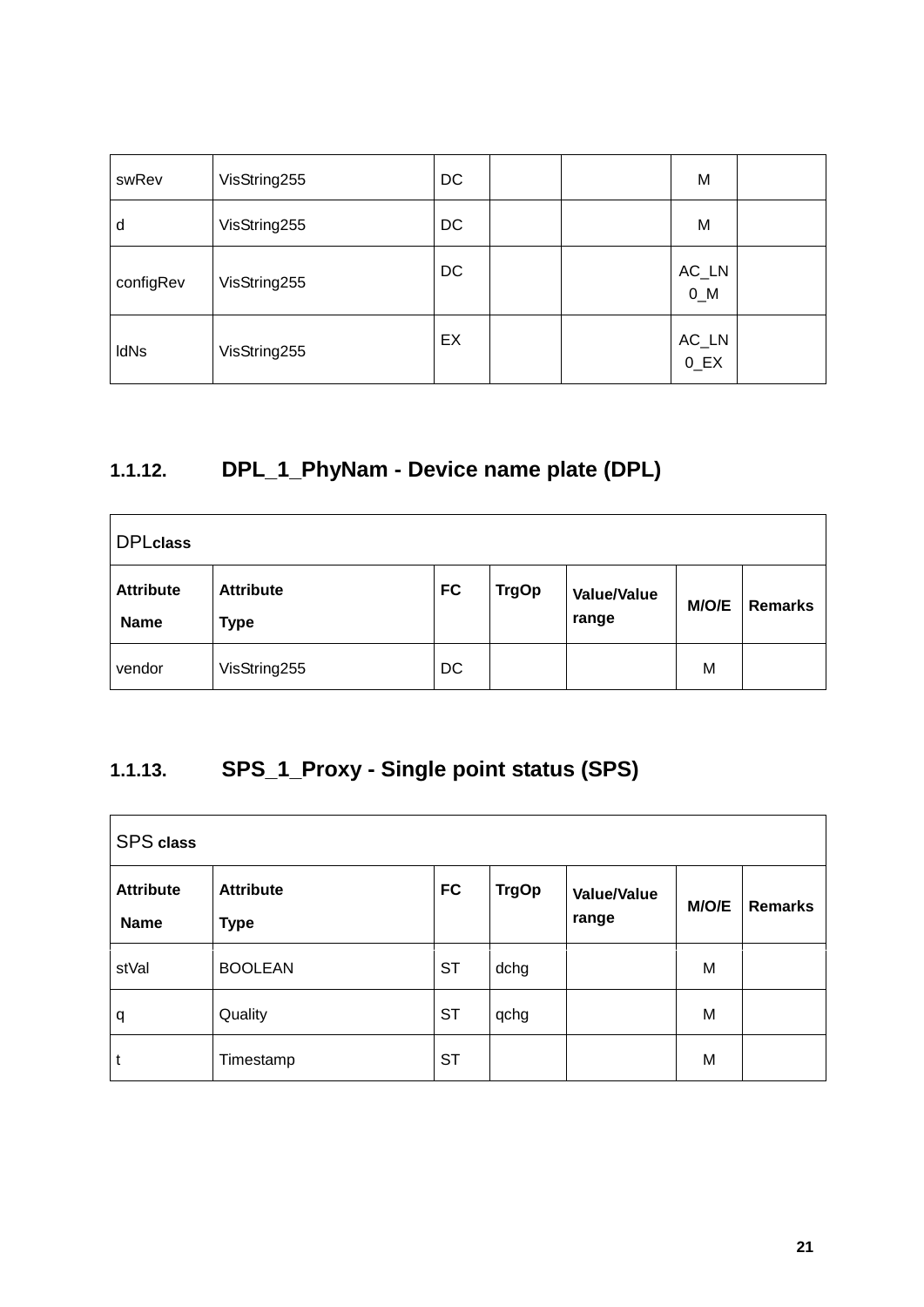### **1.1.14. SPS\_1\_CILO\_Ena - Single point status (SPS)**

| <b>SPS</b> class         |                                 |           |              |                             |       |                |  |
|--------------------------|---------------------------------|-----------|--------------|-----------------------------|-------|----------------|--|
| <b>Attribute</b><br>Name | <b>Attribute</b><br><b>Type</b> | <b>FC</b> | <b>TrgOp</b> | <b>Value/Value</b><br>range | M/O/E | <b>Remarks</b> |  |
| stVal                    | <b>BOOLEAN</b>                  | <b>ST</b> | dchg         |                             | M     |                |  |
| q                        | Quality                         | <b>ST</b> | qchg         |                             | M     |                |  |
| t                        | Timestamp                       | <b>ST</b> |              |                             | M     |                |  |

#### **1.1.15. SPS\_1\_Ind - Single point status (SPS)**

| <b>SPS</b> class                |                                 |           |              |                             |       |                |  |
|---------------------------------|---------------------------------|-----------|--------------|-----------------------------|-------|----------------|--|
| <b>Attribute</b><br><b>Name</b> | <b>Attribute</b><br><b>Type</b> | <b>FC</b> | <b>TrgOp</b> | <b>Value/Value</b><br>range | M/O/E | <b>Remarks</b> |  |
| stVal                           | <b>BOOLEAN</b>                  | <b>ST</b> | dchg         |                             | M     |                |  |
| q                               | Quality                         | <b>ST</b> | qchg         |                             | M     |                |  |
| t                               | Timestamp                       | <b>ST</b> |              |                             | M     |                |  |

### **1.1.16. SPS\_1\_Loc - Single point status (SPS)**

| <b>SPS</b> class         |                          |           |              |                             |       |                |
|--------------------------|--------------------------|-----------|--------------|-----------------------------|-------|----------------|
| <b>Attribute</b><br>Name | <b>Attribute</b><br>Type | <b>FC</b> | <b>TrgOp</b> | <b>Value/Value</b><br>range | M/O/E | <b>Remarks</b> |
| stVal                    | <b>BOOLEAN</b>           | <b>ST</b> | dchg         |                             | M     |                |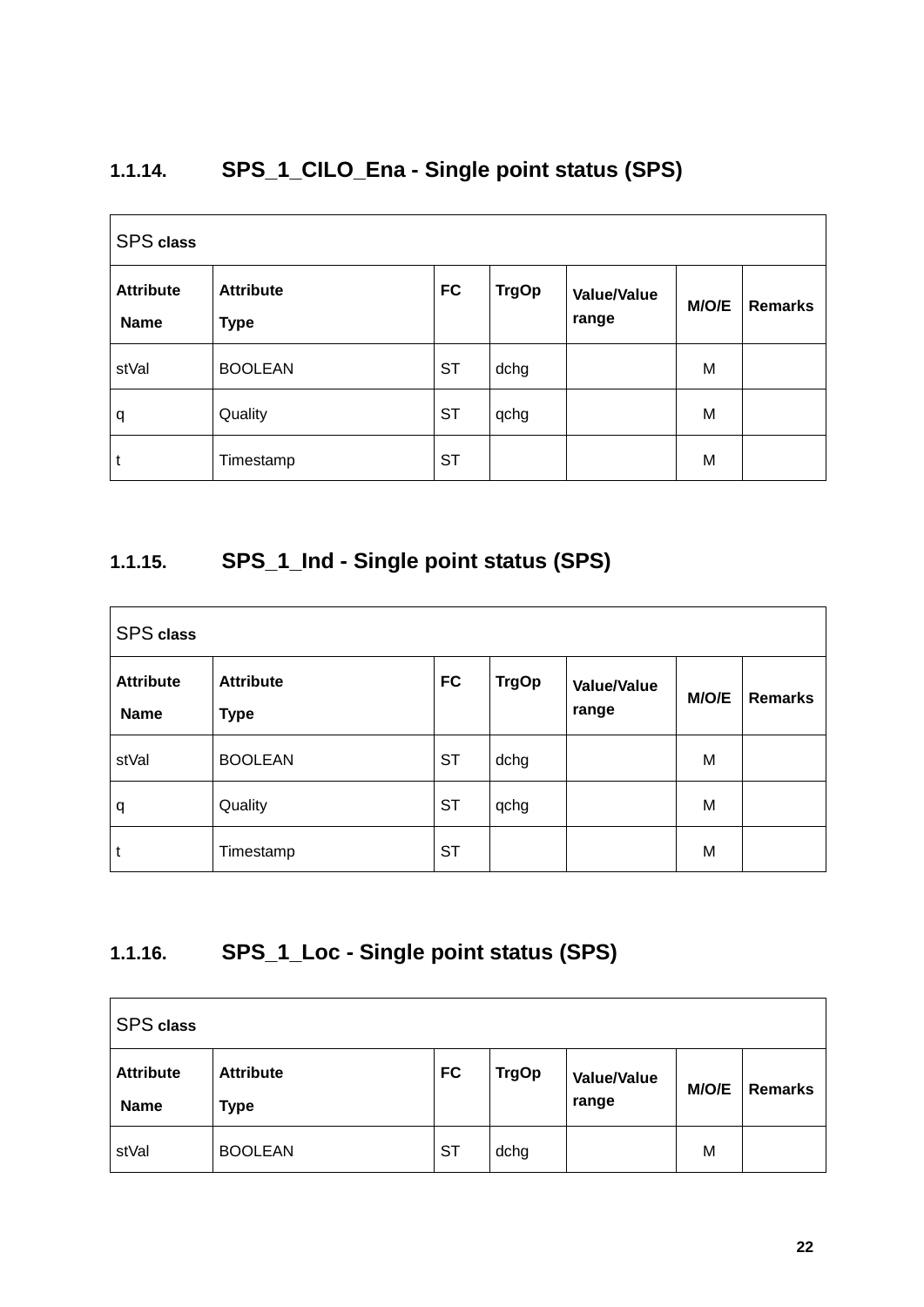| C | Quality   | <b>ST</b> | qchg | M |  |
|---|-----------|-----------|------|---|--|
|   | Timestamp | ∼⊤<br>، ت |      | M |  |

### **1.1.17. SPC\_Blk - Controllable single point (SPC)**

| <b>SPC</b> class                |                                 |           |              |                             |         |                |  |  |
|---------------------------------|---------------------------------|-----------|--------------|-----------------------------|---------|----------------|--|--|
| <b>Attribute</b><br><b>Name</b> | <b>Attribute</b><br><b>Type</b> | <b>FC</b> | <b>TrgOp</b> | <b>Value/Value</b><br>range | M/O/E   | <b>Remarks</b> |  |  |
| ctlVal                          | <b>BOOLEAN</b>                  | CO        |              |                             | AC_CO_M |                |  |  |
| stVal                           | <b>BOOLEAN</b>                  | <b>ST</b> | dchg         |                             | M       |                |  |  |
| q                               | Quality                         | <b>ST</b> | qchg         |                             | M       |                |  |  |
| t                               | Timestamp                       | <b>ST</b> |              |                             | M       |                |  |  |
| ctlModel                        | ctlModels (MMS Type: INT8)      | <b>CF</b> |              |                             | M       |                |  |  |

# **1.1.18. DPC\_1\_Pos - Controllable double point (DPC)**

| DPC class                       |                                 |           |              |                             |         |                |  |  |
|---------------------------------|---------------------------------|-----------|--------------|-----------------------------|---------|----------------|--|--|
| <b>Attribute</b><br><b>Name</b> | <b>Attribute</b><br><b>Type</b> | <b>FC</b> | <b>TrgOp</b> | <b>Value/Value</b><br>range | M/O/E   | <b>Remarks</b> |  |  |
| ctlVal                          | <b>BOOLEAN</b>                  | CO        |              |                             | AC_CO_M |                |  |  |
| stVal                           | Dbpos (MMS Type: _BSTR2)        | <b>ST</b> | dchg         |                             | M       |                |  |  |
| q                               | Quality                         | <b>ST</b> | qchg         |                             | M       |                |  |  |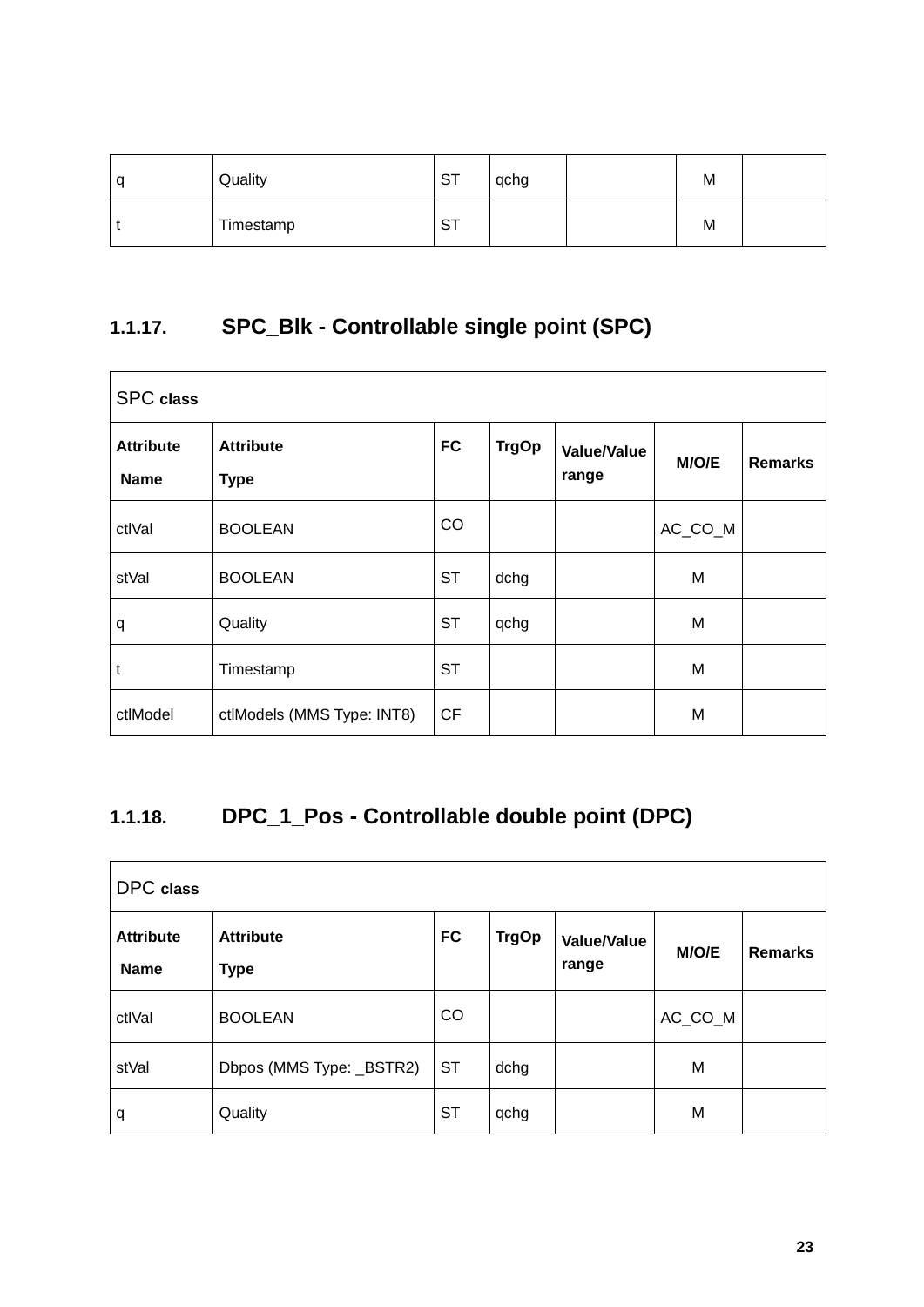|          | Timestamp                  | oт<br>. ت |  | М |  |
|----------|----------------------------|-----------|--|---|--|
| ctlModel | ctlModels (MMS Type: INT8) | ICF       |  | М |  |

### **1.1.19. DPC\_2\_Pos - Controllable double point (DPC)**

| <b>DPC</b> class                |                                 |           |              |                             |         |                |  |  |
|---------------------------------|---------------------------------|-----------|--------------|-----------------------------|---------|----------------|--|--|
| <b>Attribute</b><br><b>Name</b> | <b>Attribute</b><br><b>Type</b> | <b>FC</b> | <b>TrgOp</b> | <b>Value/Value</b><br>range | M/O/E   | <b>Remarks</b> |  |  |
| ctlVal                          | <b>BOOLEAN</b>                  | CO        |              |                             | AC_CO_M |                |  |  |
| stVal                           | Dbpos (MMS Type: _BSTR2)        | <b>ST</b> | dchg         |                             | M       |                |  |  |
| q                               | Quality                         | <b>ST</b> | qchg         |                             | M       |                |  |  |
| t                               | Timestamp                       | <b>ST</b> |              |                             | M       |                |  |  |
| ctlModel                        | ctlModels (MMS Type: INT8)      | <b>CF</b> |              |                             | M       |                |  |  |

# **1.1.20. BCR\_1\_Energy - Binary counter reading (BCR)**

| <b>BCR</b> class                |                                 |           |              |                             |       |                |  |  |
|---------------------------------|---------------------------------|-----------|--------------|-----------------------------|-------|----------------|--|--|
| <b>Attribute</b><br><b>Name</b> | <b>Attribute</b><br><b>Type</b> | <b>FC</b> | <b>TrgOp</b> | <b>Value/Value</b><br>range | M/O/E | <b>Remarks</b> |  |  |
| actVal                          | MMS Type: INT32                 | <b>ST</b> | dchg         |                             | M     |                |  |  |
| q                               | Quality                         | <b>ST</b> | qchg         |                             | M     |                |  |  |
| t                               | Timestamp                       | <b>ST</b> |              |                             | M     |                |  |  |
| pulsQty                         | FLOAT32                         | <b>CF</b> |              |                             | M     |                |  |  |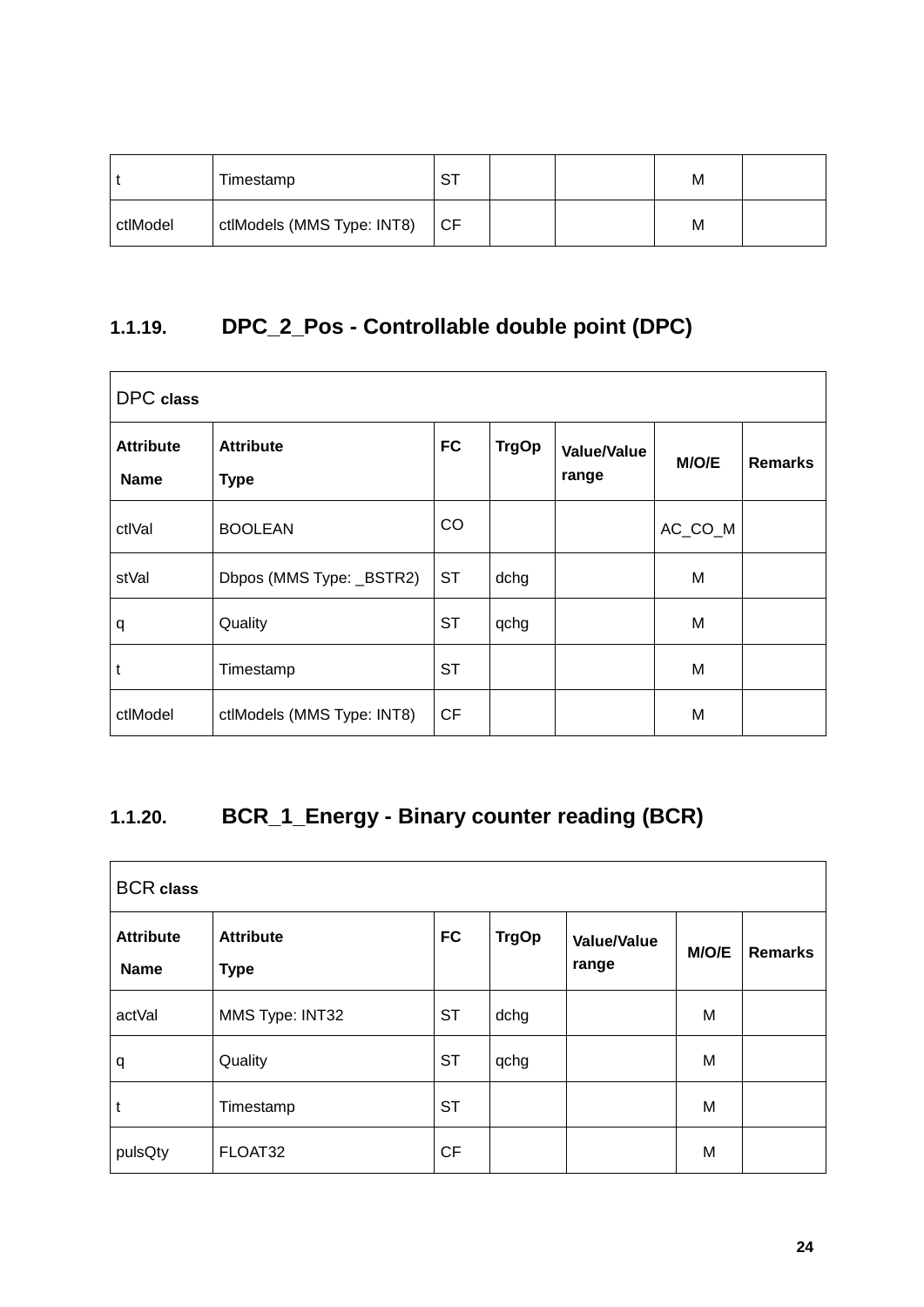# **1.1.21. MV\_1 - Measured value (MV)**

| MV class                        |                                 |           |              |                             |       |                |  |  |
|---------------------------------|---------------------------------|-----------|--------------|-----------------------------|-------|----------------|--|--|
| <b>Attribute</b><br><b>Name</b> | <b>Attribute</b><br><b>Type</b> | <b>FC</b> | <b>TrgOp</b> | <b>Value/Value</b><br>range | M/O/E | <b>Remarks</b> |  |  |
| mag                             | AnalogueValue_1                 | <b>ST</b> | dchg         |                             | M     |                |  |  |
| q                               | Quality                         | <b>ST</b> | qchg         |                             | M     |                |  |  |
| t                               | Timestamp                       | <b>ST</b> |              |                             | M     |                |  |  |
| db                              | INT32U                          | CF        |              |                             | M     |                |  |  |

### **1.1.22. CMV\_1 - Complex measured value (CMV)**

| CMV class                       |                                 |           |              |                             |       |                |  |  |
|---------------------------------|---------------------------------|-----------|--------------|-----------------------------|-------|----------------|--|--|
| <b>Attribute</b><br><b>Name</b> | <b>Attribute</b><br><b>Type</b> | <b>FC</b> | <b>TrgOp</b> | <b>Value/Value</b><br>range | M/O/E | <b>Remarks</b> |  |  |
| cVal                            | Vector_1                        | <b>ST</b> | dchg         |                             | M     |                |  |  |
| q                               | Quality                         | <b>ST</b> | qchg         |                             | M     |                |  |  |
| t                               | Timestamp                       | <b>ST</b> |              |                             | M     |                |  |  |
| db                              | INT32U                          | CF        |              |                             | M     |                |  |  |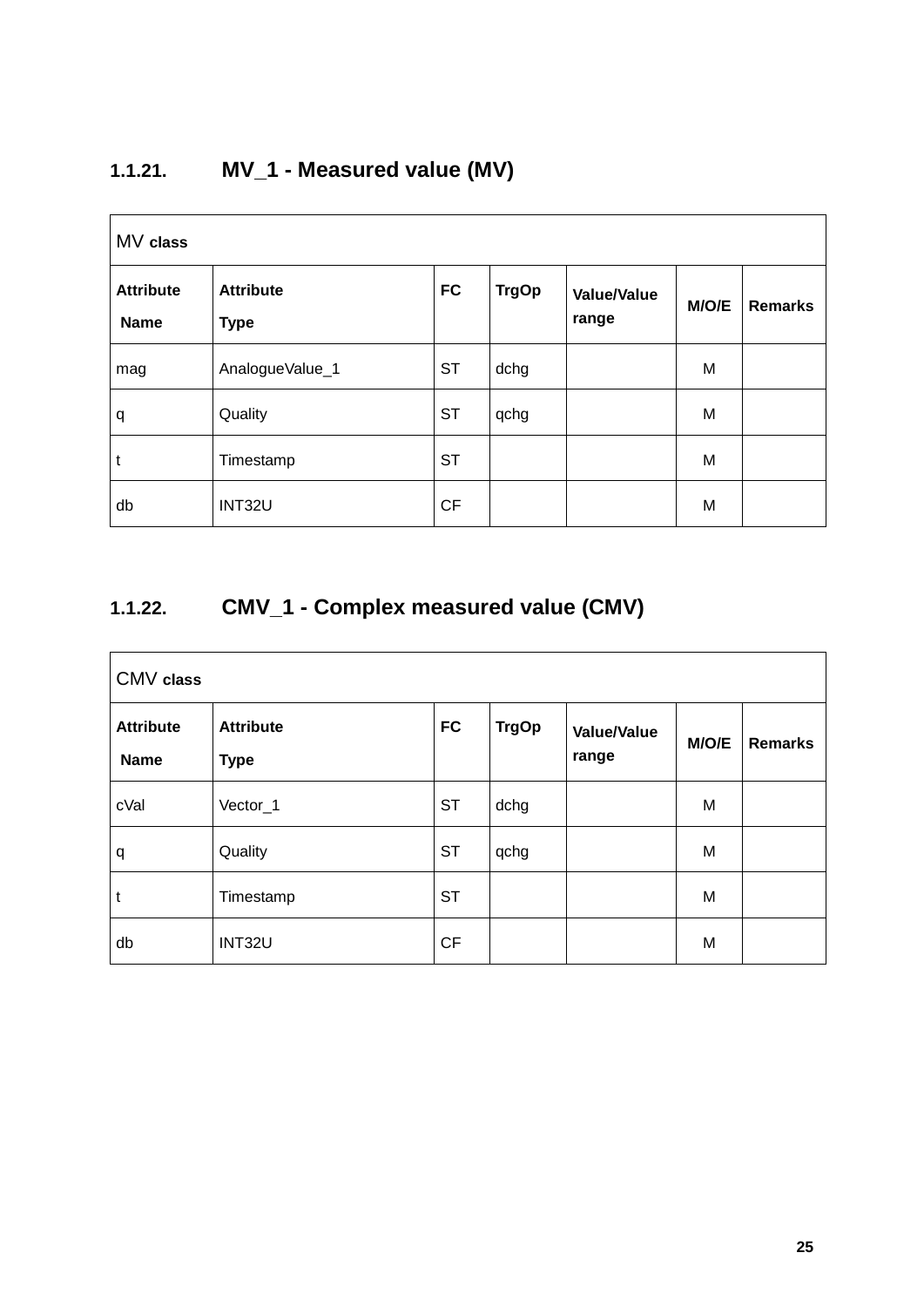**1.1.23. DEL\_1 - Phase to phase related measured values of a three phase system (DEL)**

| <b>DEL</b> class                |                                 |           |              |                             |       |                |  |  |
|---------------------------------|---------------------------------|-----------|--------------|-----------------------------|-------|----------------|--|--|
| <b>Attribute</b><br><b>Name</b> | <b>Attribute</b><br><b>Type</b> | <b>FC</b> | <b>TrgOp</b> | <b>Value/Value</b><br>range | M/O/E | <b>Remarks</b> |  |  |
| phsAB                           | $CMV_1$                         |           |              |                             |       |                |  |  |
| phsBC                           | $CMV_1$                         |           |              |                             |       |                |  |  |
| phsCA                           | $CMV_1$                         |           |              |                             |       |                |  |  |

#### **1.1.24. WYE\_1\_ABCN - Phase to ground related measured values of a three phase system (WYE)**

| <b>WYE</b> class                |                                 |           |              |                             |       |                |  |  |
|---------------------------------|---------------------------------|-----------|--------------|-----------------------------|-------|----------------|--|--|
| <b>Attribute</b><br><b>Name</b> | <b>Attribute</b><br><b>Type</b> | <b>FC</b> | <b>TrgOp</b> | <b>Value/Value</b><br>range | M/O/E | <b>Remarks</b> |  |  |
| phsA                            | $CMV_1$                         |           |              |                             |       |                |  |  |
| phsB                            | $CMV_1$                         |           |              |                             |       |                |  |  |
| phsC                            | $CMV_1$                         |           |              |                             |       |                |  |  |
| net                             | $CMV_1$                         |           |              |                             |       |                |  |  |

#### **1.1.25. WYE\_1\_ABC - Phase to ground related measured values of a three phase system (WYE)**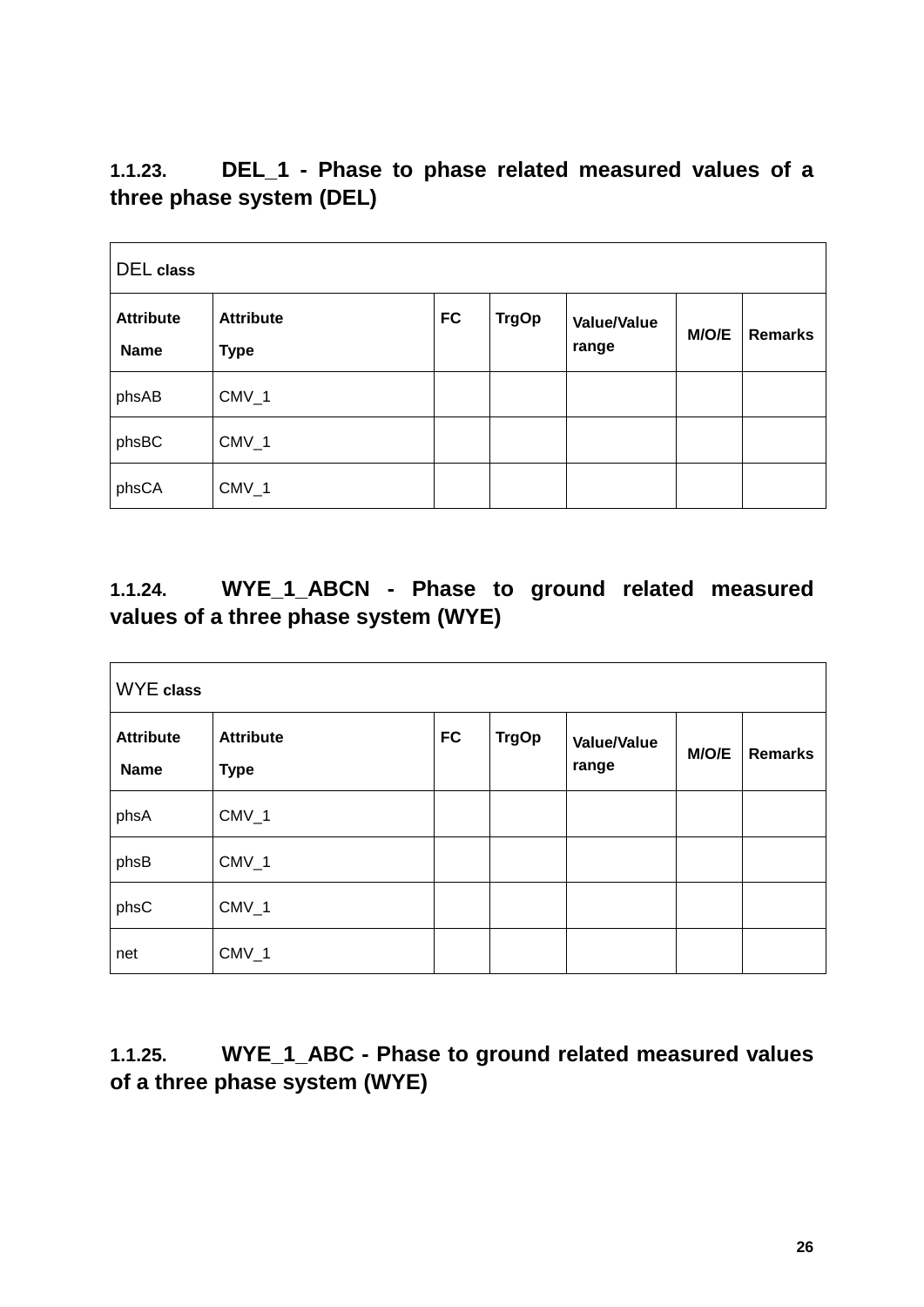| <b>WYE</b> class                |                                 |           |              |                             |       |                |  |  |
|---------------------------------|---------------------------------|-----------|--------------|-----------------------------|-------|----------------|--|--|
| <b>Attribute</b><br><b>Name</b> | <b>Attribute</b><br><b>Type</b> | <b>FC</b> | <b>TrgOp</b> | <b>Value/Value</b><br>range | M/O/E | <b>Remarks</b> |  |  |
| phsA                            | $CMV_1$                         |           |              |                             |       |                |  |  |
| phsB                            | $CMV_1$                         |           |              |                             |       |                |  |  |
| phsC                            | $CMV_1$                         |           |              |                             |       |                |  |  |

# **1.1.26. SEQ\_1 - Sequence (SEQ)**

| <b>SEQ class</b>                |                          |           |              |                             |       |                |
|---------------------------------|--------------------------|-----------|--------------|-----------------------------|-------|----------------|
| <b>Attribute</b><br><b>Name</b> | <b>Attribute</b><br>Type | <b>FC</b> | <b>TrgOp</b> | <b>Value/Value</b><br>range | M/O/E | <b>Remarks</b> |
| c1                              | $CMV_1$                  |           |              |                             |       |                |
| c2                              | $CMV_1$                  |           |              |                             |       |                |
| c3                              | $CMV_1$                  |           |              |                             |       |                |
| seqT                            | seqT (MMS Type: INT8)    |           |              |                             |       |                |

# **1.1.27. AnalogueValue\_1**

| <b>Attribute</b><br><b>Name</b> | <b>Attribute</b><br>Type | <b>FC</b> | <b>TrgOp</b> | <b>Value/Value</b><br>range | M/O/E | <b>Remarks</b> |
|---------------------------------|--------------------------|-----------|--------------|-----------------------------|-------|----------------|
| t                               | FLOAT32                  |           |              |                             |       |                |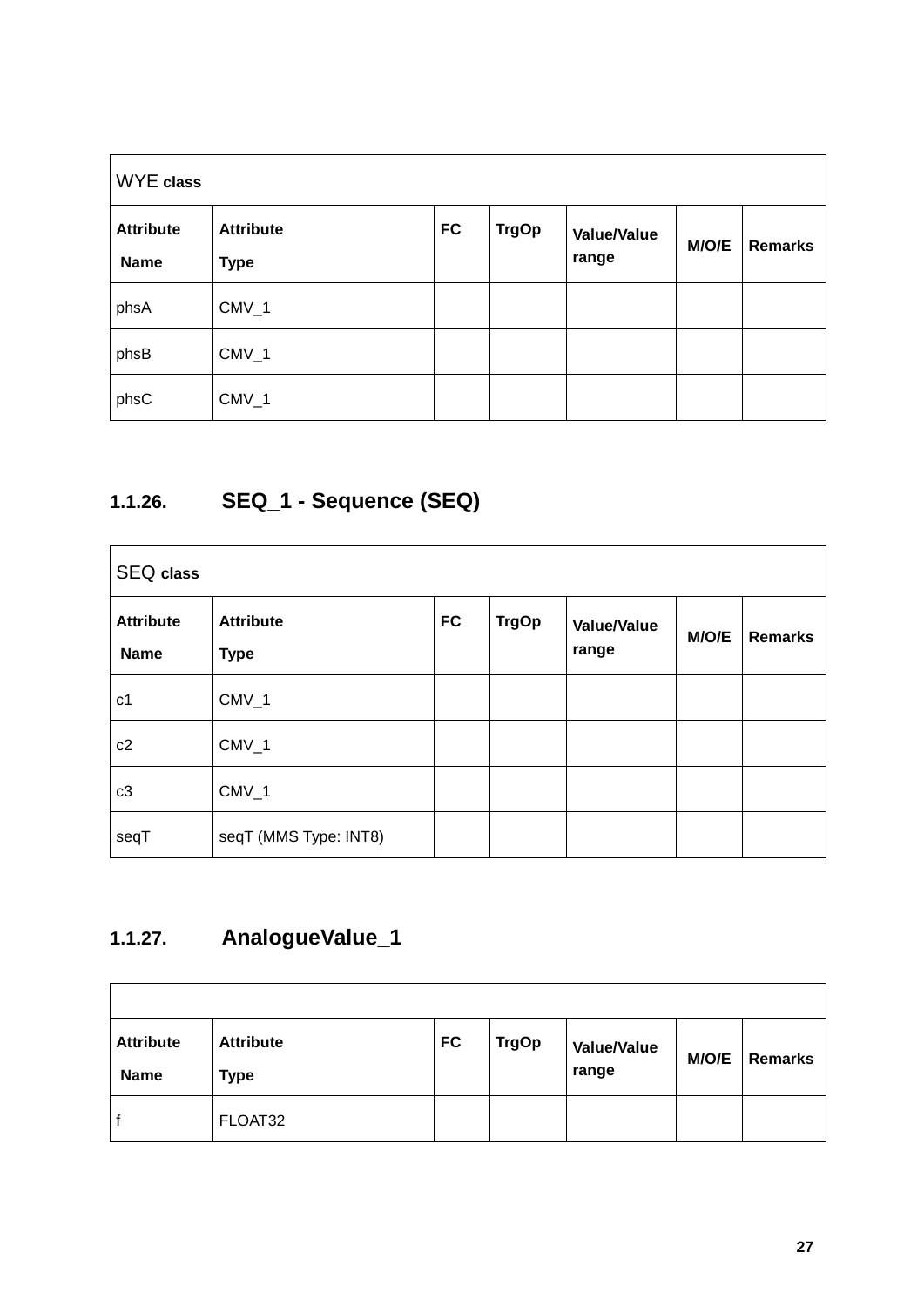### **1.1.28. Vector\_1**

| <b>Attribute</b><br><b>Name</b> | <b>Attribute</b><br>Type | <b>FC</b> | <b>TrgOp</b> | <b>Value/Value</b><br>range | M/O/E | <b>Remarks</b> |
|---------------------------------|--------------------------|-----------|--------------|-----------------------------|-------|----------------|
| mag                             | AnalogueValue_1          |           |              |                             |       |                |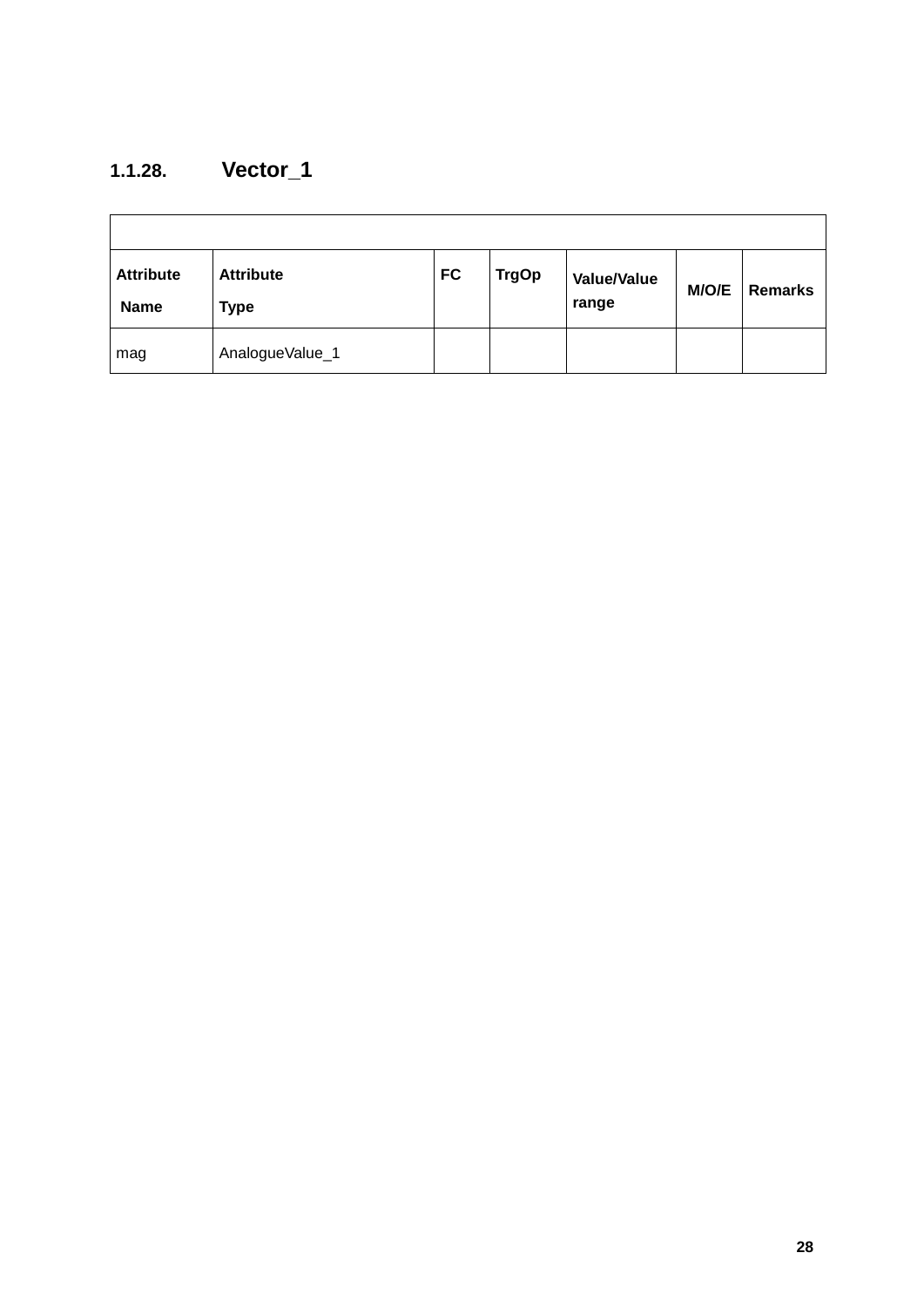# **5. Enum types Extensions**

### **1.1. New Enum types**

#### **1.1.1. <New Enum type>**

| Value          | <b>Description</b> | <b>Remarks</b> |
|----------------|--------------------|----------------|
| 0              |                    |                |
| 1              |                    |                |
| $\overline{2}$ |                    |                |
| 3              |                    |                |
| 4              |                    |                |
| 5              |                    |                |

# **1.2. Extended Enum types**

#### **1.1.1. <Extended Enum type>**

| Value | <b>Description</b> | Remarks |
|-------|--------------------|---------|
| -4    |                    |         |
| $-3$  |                    |         |
| $-2$  |                    |         |
| -1    |                    |         |